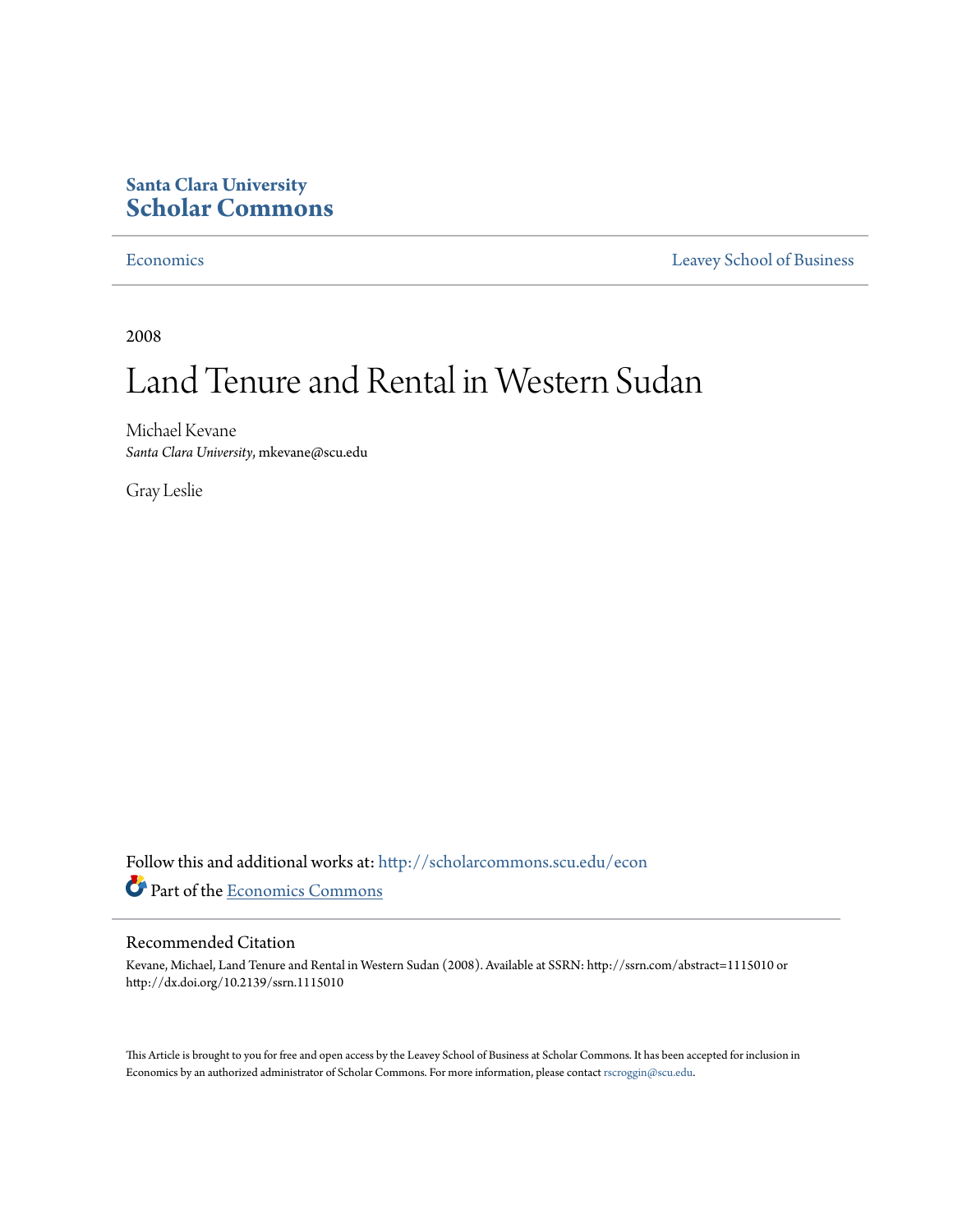# **Land Tenure and Rental in Western Sudan**\*

Michael Kevane Department of Economics Santa Clara University Santa Clara, CA 95053

> 408-554-6888 work 408-554-2331 fax

#### Abstract

This paper reports on aspects of land tenure in western Sudan, especially the nature of tenure insecurity and the functioning of the land rental market. The active land rental market accounted for about one-third of cultivated land. Patterns of land rental transactions, and tests of the importance of insecurity in renting land, where the owner may not be able to reclaim land rented out, do not support the presumption that rental markets perform poorly. The role of the sheikh as administrator of village land, and the claims of large landowners to vast tracts, are, however, important political problems that must be resolved before attempts at 'rationalizing' land tenure.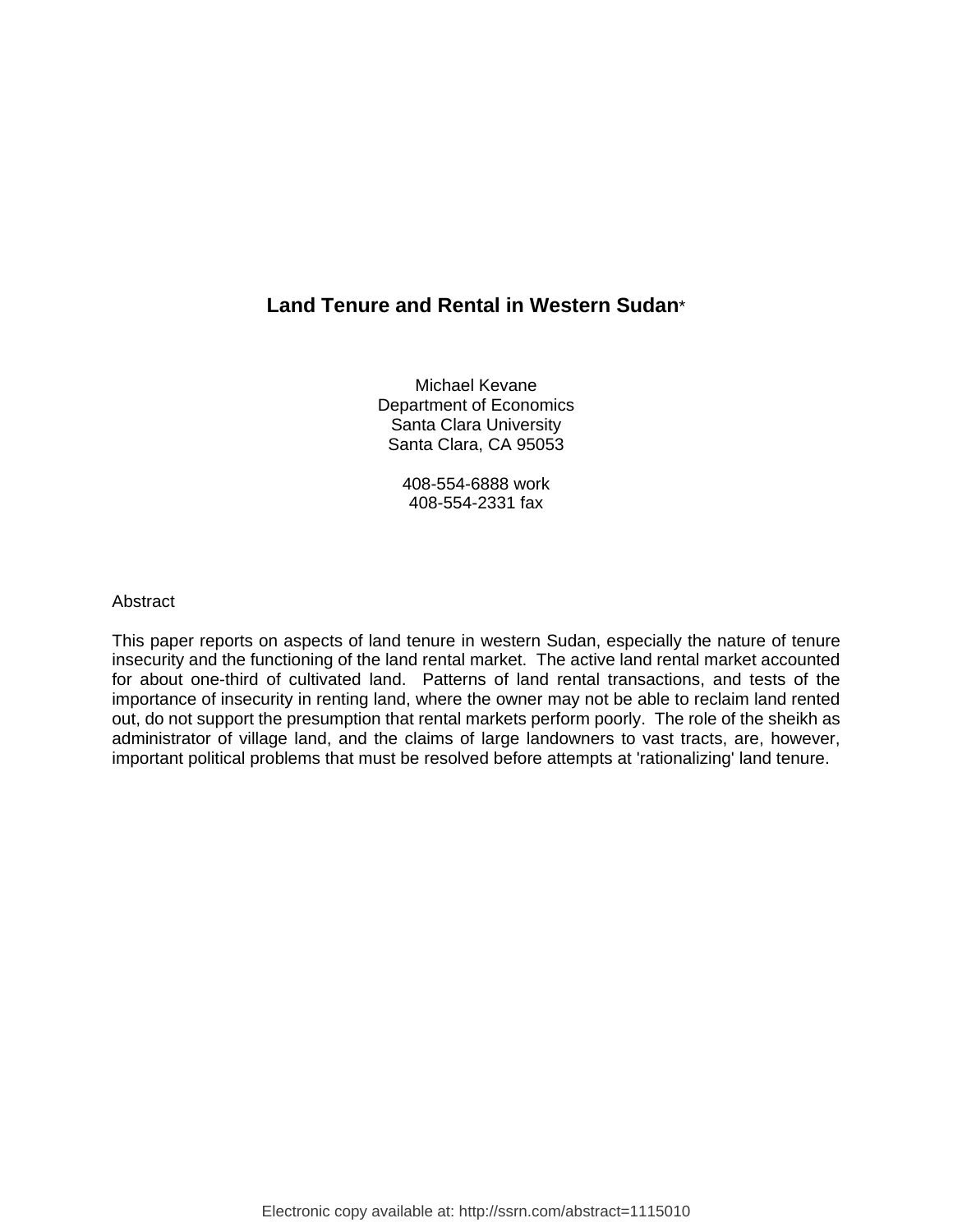#### **1. Introduction**

The salient and surprising feature of land tenure in Bireka<sup>1</sup>, a small village in Sheikan district in western Sudan, is the extent of the land rental market, and the unproblematic nature of rental transactions. There seem to be few impediments to renting land. Consider the case of how Idris Hassan, a young Hausa farmer, went about renting land. His father had died the previous year, and he and his two other brothers tried to farm the plots which their father had rented. When they argued over who was bearing the burden of the work, Idris decided to acquire land on his own. For weeks he talked about how he would go and see El Dau Hussein, the wealthy son of a large landowner from a neighboring village. El Dau was the market clerk, and did not have time to farm all of his father's holdings. It was not until the beginning of July, well into the rainy season, that Idris paid him a visit. The two men reached a quick agreement to rent fifteen *mukhammas* (a *mukhammas* is roughly equivalent to one hectare) of fallow land. Payment would be LS 10 per *mukhammas* as advance money and a ten percent share at the end of the season. Idris then divided up the field, and distributed eleven *mukhammas* in plots of varying sizes to friends in the village, all good farmers. They would pay him the LS 10 advance charge, and he would give it to El Dau. Not only did Idris rent from El Dau without formalities, witnesses or elaborate rituals, but he also sub-leased to others.

The uncomplicated rental transaction between El Dau and Idris accords well with recent work that has warned against the idea that states in Africa should implement comprehensive land tenure programs to resolve problems of tenure insecurity. There are two reasons for this caution. First, indigenous tenure institutions appear to be capable of guaranteeing security and thus encouraging investment and the efficient allocation of land.<sup>2</sup> Second, the weakness of state and local bureaucracies means that implementation of reforms is likely to be ineffective.<sup>3</sup> The conflicts that result from haphazard attempts at reform may increase, rather than decrease, insecurity.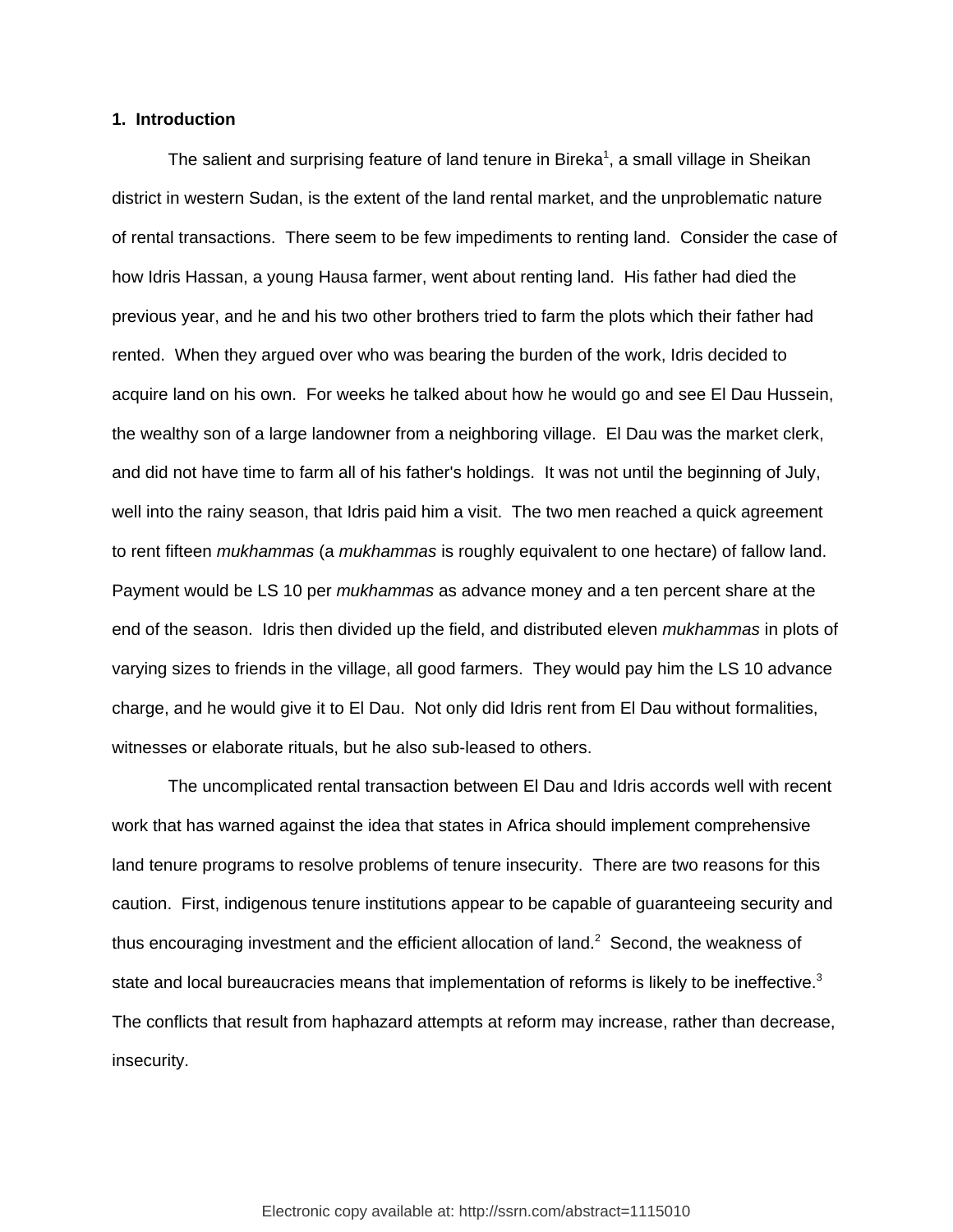This paper shows that analogous conditions and conclusions hold for Sheikan. This is not to claim that tenure in Sheikan is entirely problem-free. Farmers often speak of tenure insecurity as consisting of an imperfect ability to reclaim rented land. Poor or credit-constrained landowners might be afraid that if they rented land to more effective users they might lose their ownership rights. Many villagers who arrived after the initial founding of a village worry about accusations that the land they farm is really rented land, and can be taken away. This 'rental insecurity' might generate an efficiency loss from over-extensive cultivation and an underinvestment in fallowing. It also bodes ill for the growing trend of investing in irrigated market gardens along the seasonal streams (*khur*); farmers may be discouraged from digging wells and planting trees if the land is going to be contested. But the magnitude of the inefficiencies created by rental insecurity may be small. The existence of a common rhetoric or perception of rental insecurity may not accurately reflect social practice. Indeed, the second part of the paper argues that unconstrained land rental transactions like that between Idris and El Dau are normal and frequent. Data indicate that the rental market is extensive, and a statistical test supports the hypothesis of a well-functioning market.

A considered approach to the problem of land tenure in Sheikan would weigh these possibly small inefficiencies against the costs of intervention. These are likely to be very high. The first part of this paper explores the discourses surrounding rental insecurity, and argues that ambiguous local and national interpretations and policies regarding the position of village sheikhs and other 'tribal' leaders, as both administrators of village land and owners of private land, are responsible for the persistence of insecurity.<sup>4</sup> Land tenure and rental are deeply imbricated in fundamental political structures. Thus intervention in land tenure should proceed with caution for two reasons: the existing rental market performs adequately, and the political problems associated with resolving rental insecurity are not at all simple.

#### **2. Land Tenure in Sheikan: 'System' and Contestation**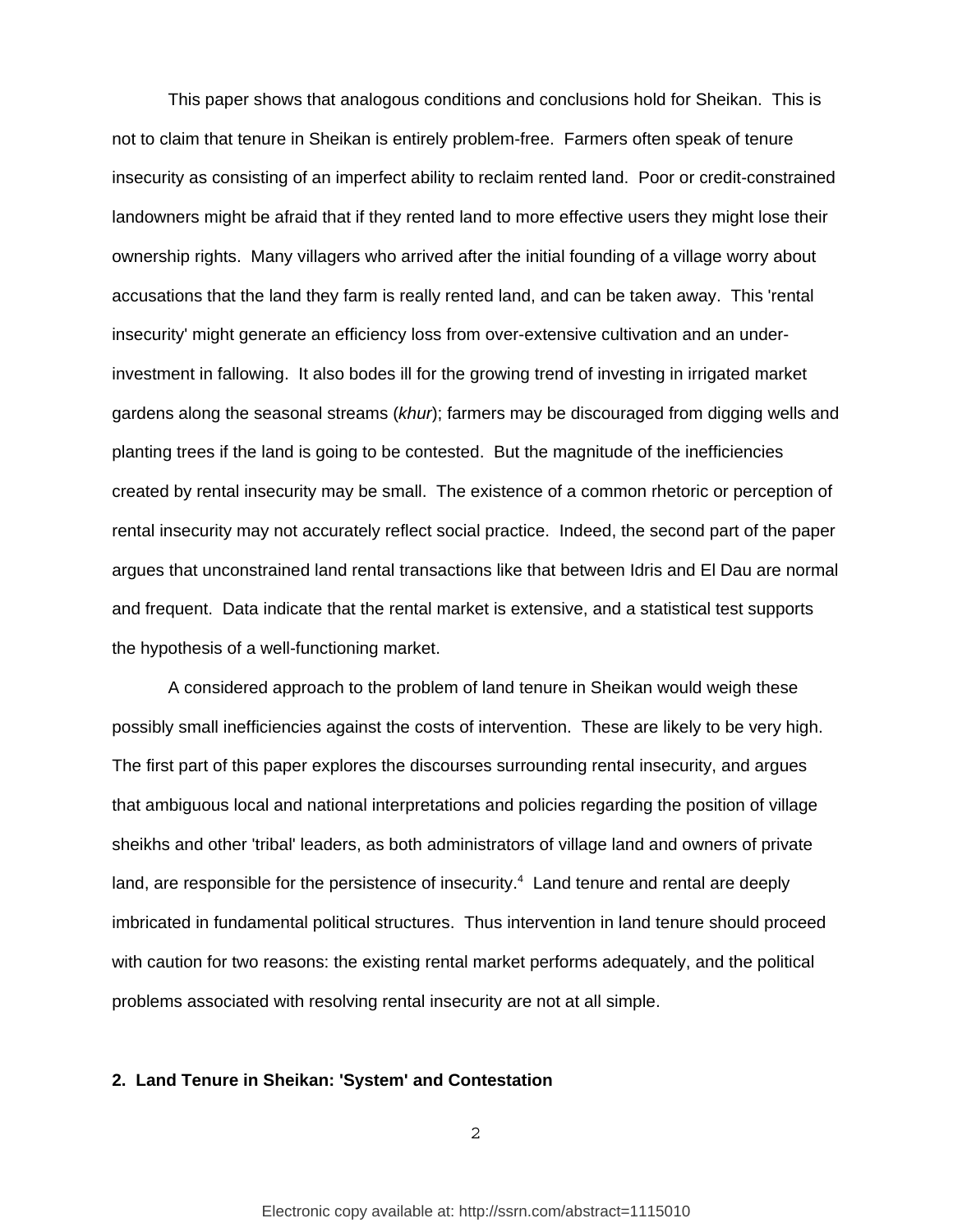Household compounds form the basic social units of Sheikan; no lineage groups organized by kinship corporately undertake significant economic or social activities. The sixty households of Bireka, for instance, are almost all nuclear or generationally extended families, with only five cases of households of brothers, and five female-headed households. The region is characterized by considerable ethnic heterogeneity. In Bireka villagers locate their residences along ethnic lines: Arabs (twenty households) are members of ethnic groups which consider themselves to be indigenous to the area; Burgo (thirteen households) are originally from Chad; Hausa and Bornu (twenty-five households) are from Nigeria. Other villages are similarly mixed, though single-ethnic villages are also common.

Households differ sharply in economic status, with the wealthy owning substantial assets (such as lorries, electric generators, bakeries, livestock, and small shops). Very poor households rely on daily earnings from the active wage labor market for subsistence. Almost all households pursue agricultural activities during the rainy season and wage labor, selfemployment or trading activities during the off-season. For the most part, farmers hoe their fields with simple hand tools, and share the same basic production technology and crop varieties (sorghum, millet, sesame and groundnuts). Few modern inputs are used, and there is no animal traction and only occasional use of tractors. In the harsh environment crops fail frequently.

Land in Bireka and surrounding villages is fairly completely cultivated, but open expanses of uncleared land exist. Farmers have no difficulty articulating a 'system' of tenure that governs these two types of land. Areas of uncleared land are known as *ghifar*, and are administered by a village sheikh and his superiors in the hierarchy of traditional leadership, the *omda* (district leader), and *nazir* ('tribal head'). *Ghifar* land may be distributed to villagers, newcomers or residents of neighboring villages, and the sheikh may collect the *futra*, a ten percent harvest share. As long as he collects the *futra*, he retains 'ownership' rights, in trust for the village, 'against' outside acquisition of the land. Usufruct is, however, transferred to the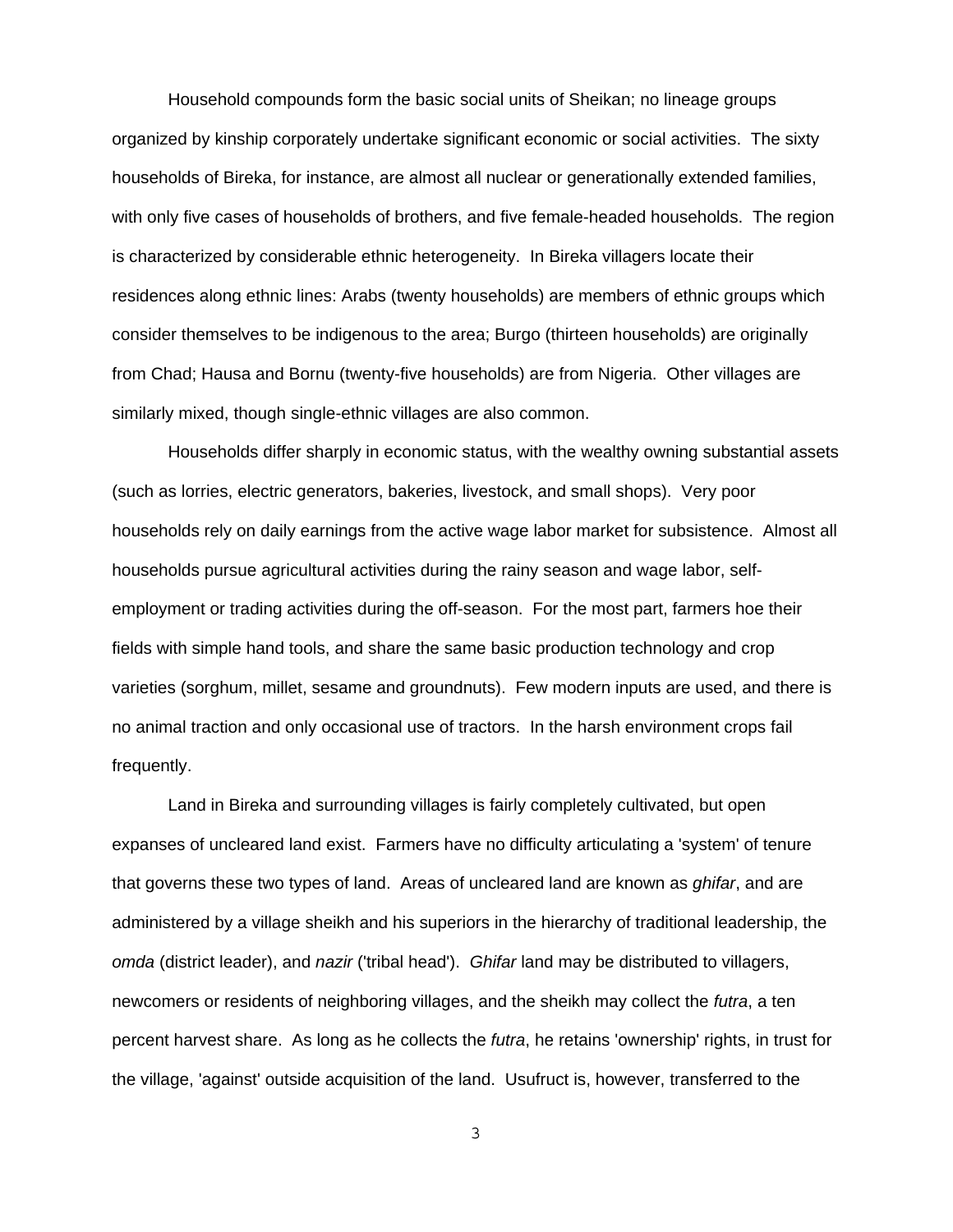farmer and his descendants. This right is derived from the farmer having cleared the field, or 'opened' the land.

If the sheikh stops collecting the *futra*, then ownership rights are transferred to the farmer and his or her descendants. These 'rights' of ownership consist basically of not having to pay the *futra* in the future. If the current sheikh died, a new sheikh might claim that he was due rent on the land. The farmer would then claim that the previous sheikh had not collected rent, and so now he owned the land. So villagers will often distinguish land according to whether 'it belongs to them' (*haggahum*) or whether 'it belongs to them by ownership' (*haggahum milik*).

Not all farmers interpret the 'system' in the same way. One of the salient ambiguities of tenure in Sheikan concerns whether there is, in fact, any such thing as *ghifar* land. Many members of old families indigenous to the area claim ownership rights over *ghifar* land. They say they acquired these rights centuries ago during the time when power in Kordofan seesawed between the Funj kingdom in Sennar and the Sultanate of Darfur. The *omda* and his brothers in Bireka were reputed to own thousands of *mukhammas* in the uncultivated bush land between Bireka and the administrative center of Alloba to the south. These landowners claim they can rent out to other farmers without losing their usufruct rights if they collect a cash payment at the beginning of each season (*dugundi*<sup>5</sup>, or *hag al shy*, lit. 'tea money'). That is, they can in theory reclaim land rented out.

This ambiguous legal status of *ghifar* land colors the relations among landowners and sheikhs and *omda*'s. Two Arab families who had moved from a village to the west of Bireka claimed that they owned hundreds of *mukhammas* there. They had authorized the sheikh of that village to collect *futra* and use it for village development; thus they believed they were maintaining their claims to the land.

Not every sheikh and *omda*, whose positions are legitimated in complex ways by principles of inheritance, Islamic rhetoric, and notions of good governance, accommodates the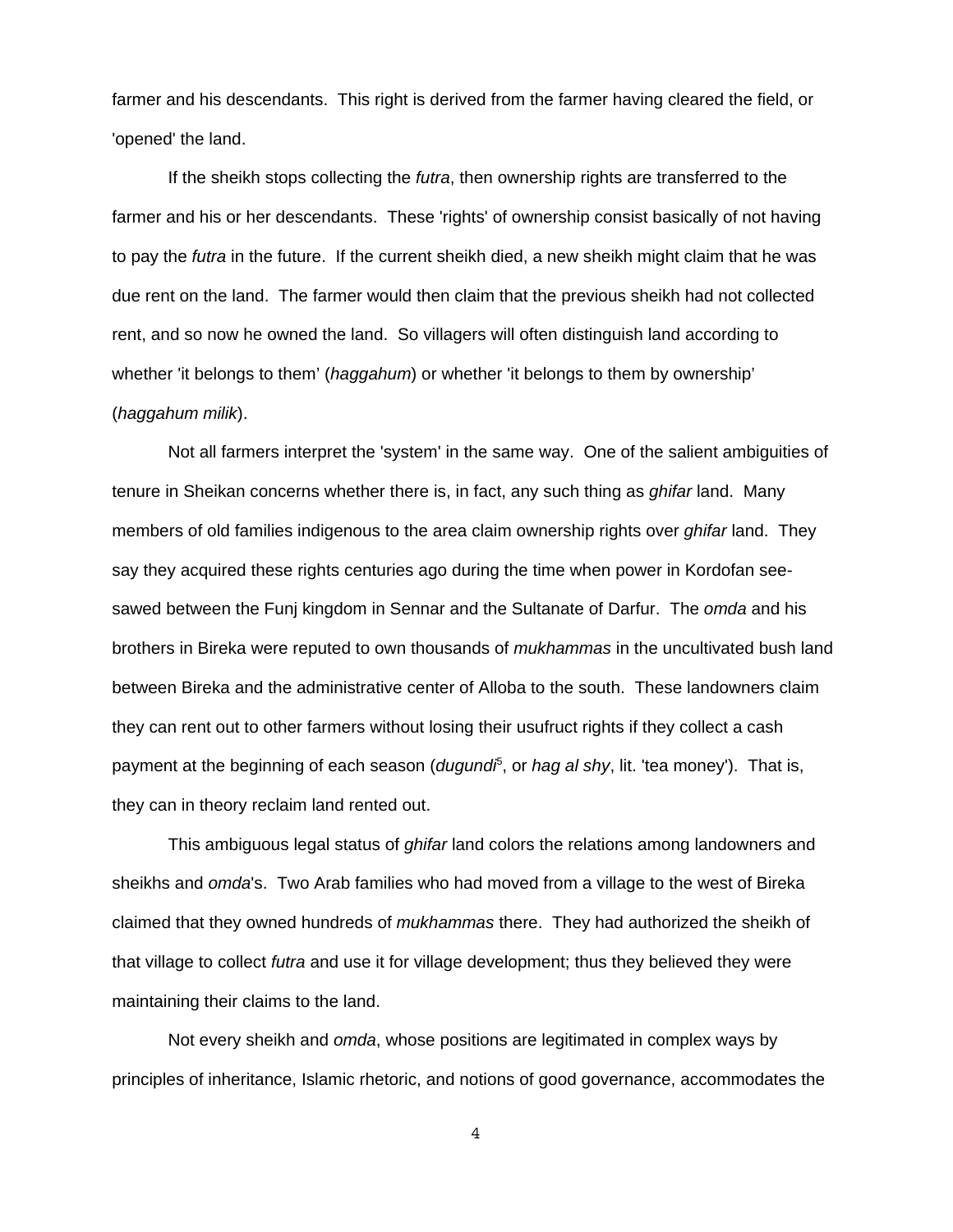claims of landowners. A case heard in the Sheikan district court in June of 1990 concerned a man who had left his village to live in the town of Um Ruwaba. In his absence, the sheikh appropriated and distributed 105 *mukhammas* of his land. The sheikh was collecting rent on this land; when the plaintiff returned he claimed the land, and the rent. The case was taken to the *omda*, who rejected it. Subsequently the old sheikh died, and a member of the plaintiff's family was made sheikh. The case was brought up again. The son of the old sheikh maintained that the land belonged to his father. Three witnesses for the plaintiff, including the new sheikh, however, claimed the contrary. The court postponed the case until the defendant produced his witnesses.

The technical point that complicates these cases is that cultivated land that has been abandoned through out-migration, or left unclaimed after a villager has died, reverts to the authority of the sheikh. In allocating this cleared land, the sheikh is also not subject to the same necessary transfer of usufruct rights engendered by the opening of previously uncultivated land. He too can collect a cash *dugundi* payment. He too can reclaim rented land.

One of the main reasons why landowners and sheikhs are increasingly interested in reclaiming rented land is that a land market is slowly developing. In Sheikan most people refuse to recognize a right to sell *goz* land, the sandy uplands that constitute the great bulk of village land, but since the drought of 1985 some farmers have sold plots along the seasonal watercourses where irrigated orchards and vegetable gardens have been established. And in neighboring districts people are buying land. Consider the following letter on file at the office of the *majlis*:

> "We the complainants are the representatives of the residents of Abu Khureis village, who are 57 persons. We present to you our complaint against the sheikh. He has acted independently and sold 600 mukhammas to Fellata of El Obeid, despite our having formed a local committee to distribute this land to the village residents in 1986. But the distribution has not been carried out until now. And the sheikh insists that this land belongs to him by inheritance from his father. This land did not belong to his father; the land pertains to the villagers and we have been wronged by the sheikh's action. The *nazir* knows this. The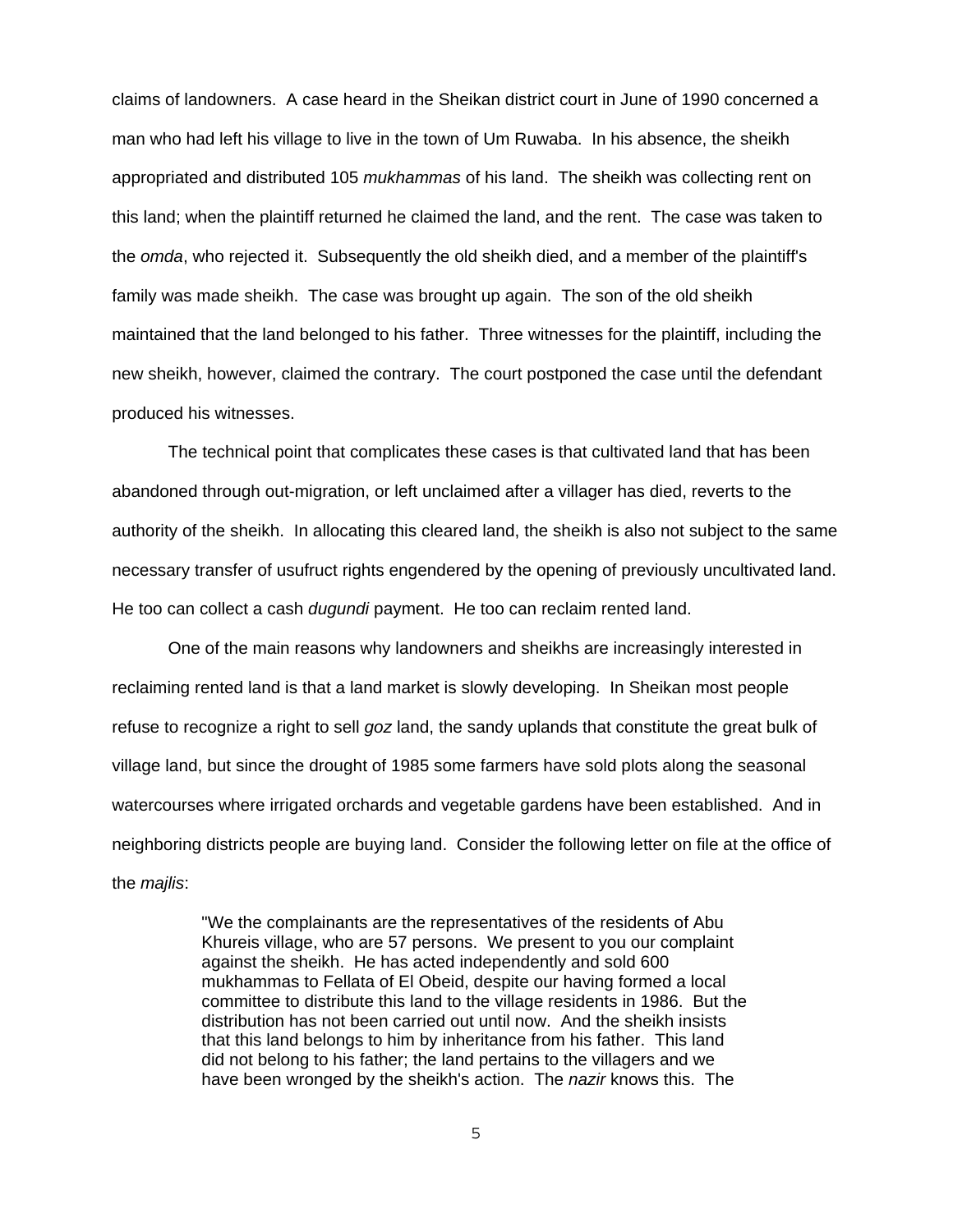*omda* also knows that this land is not part of the inheritance of the sheikh. So we ask you to bring about justice."

Fifty-seven villagers signed the letter, all of them conscious of this major ambiguity in tenure: the sheikh is almost always both an owner of private land and an administrator of village *ghifar* land. This ambiguity leads to disputes between sheikhs and villagers.

An analogous case in the *majlis* files concerns a dispute in 1969 between the villagers of Berti and the leaders of the Bederiya tribe. The sheikh of the village, a Bederi, was distributing land he claimed was *ghifar* to members of his own tribe, even though villagers of other tribes were already farming the land. In his eyes, since they had not formally requested permission, or paid the *futra*, the land remained *ghifar* even though it was cleared. Government officials visited the village and formed a committee representing all the village tribes: Bederiya, Berti, Mima, Gura'an and dar Hamid. The committee was ordered to distribute the *ghifar* land, independently of the sheikh. The criterion was that land should be distributed to those who had little. Six years later the issue was still not resolved, and the regional commissioner was asked to implement the distribution.

In Bireka, the sheikh claimed ownership over parcels three times in the 1990 rainy season. Each time he asserted that those cultivating the land were renters and had not paid rent. In one case he had sold land to a man from El Obeid, who intended to cultivate a market garden. A woman who had left the village after her husband died claimed the land. She produced witnesses who testified that she and her family had farmed the area for 38 years. The court agreed with the plaintiff, and found that the sheikh had no right to appropriate the land. An appeals court supported the ruling. In a second dispute, the sheikh wished to sell a piece of land close to the river where an interested buyer wanted to establish an irrigated garden. The land had been farmed for at least 40 years by a Hausa family, who confidently predicted that were the sheikh try to sell the land he would find himself involved in a court case that he would lose. While the sheikh declined to press the matter, he was more vigorous in the third dispute,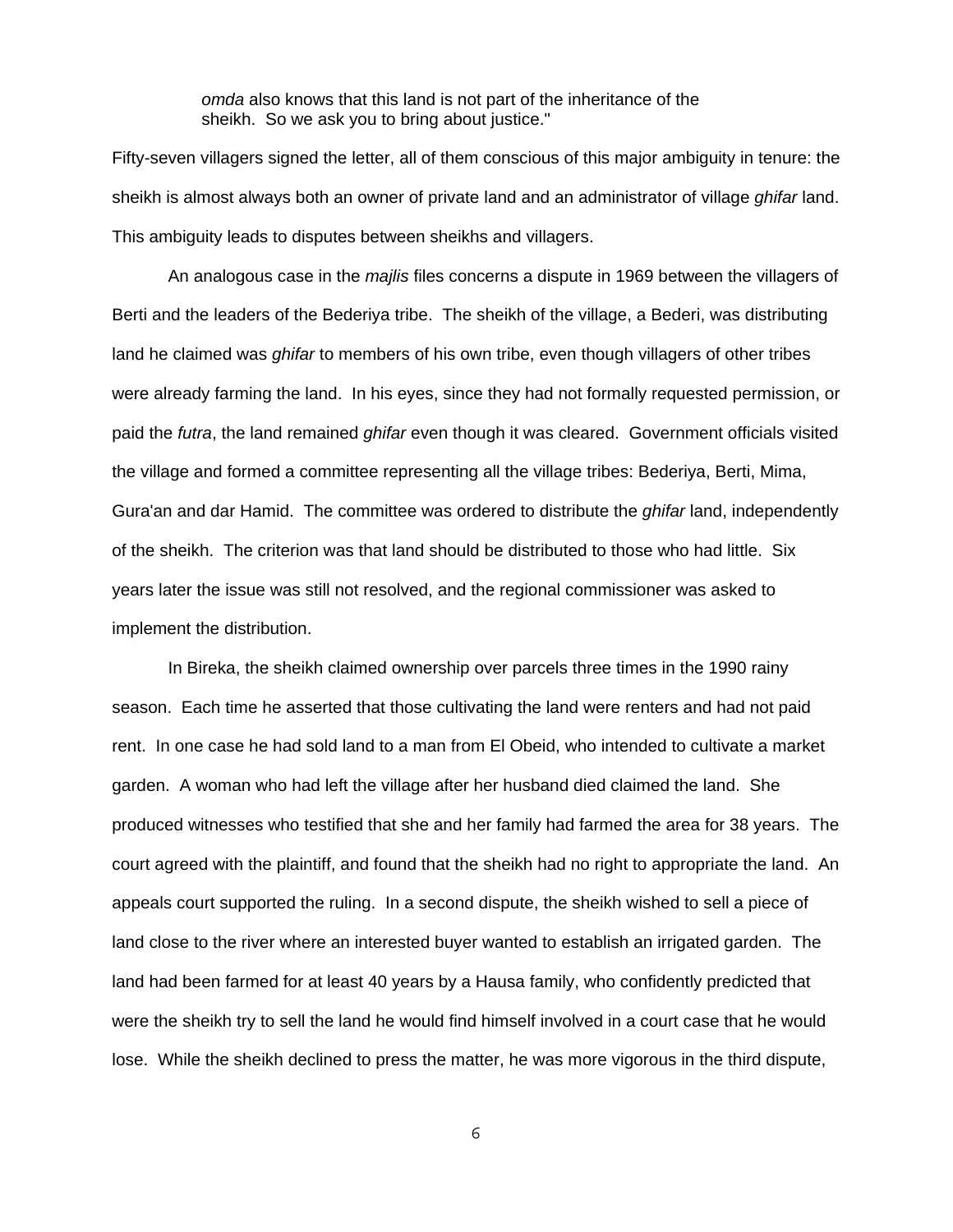trying to claim the land of a poor Arab farmer. He was however persuaded, after loud arguments and interventions by other villagers who feared an escalation of tense inter-ethnic relations in the village, to desist from his claims.

Idioms of land as gift and land as reward are used by these recent migrants and renters in making claims of ownership against landowners and sheikhs. Sheikhs supposedly gave out land in order to "settle" the country.<sup>6</sup> Ahmed notes that, "a successful and fortunate *Nazir* would attract cultivations [sic] in his *Dar* [homeland]."7 Migrants from the far west of Sudan and beyond, who make up a considerable fraction of the population, legitimize their claims to land ownership, and security of tenure, with reference to their reward (land) for settling in a particular place rather than another. Popular rhetoric has it that if someone farms a plot for a given number of years (the number varies from speaker to speaker, but the most common number is three years) without paying rent, then the local court in Jaibat will decide in favor of the renter when settling an ownership dispute. (Both sides may bring witnesses willing to attest to the ownership.) "If it belonged to you," the court would ask the aggrieved landowner, "Why did you not collect rent?" Taking a troublemaking renter to court is costly, because the landowner must bring three witnesses to testify, and the trip to the court involves an entire day. $8$  These are the costs and risks that a landowner must face when considering renting out extra land.

Over the years, governments have attempted to resolve competing discourses of 'chiefly' ownership and 'cultivator' ownership. The British regarded the claims of 'overlords' as particularly problematic aspects of land tenure, sometimes supporting them when politically expedient, sometimes reinterpreting them as claims to dues rather than claims to ownership.<sup>9</sup> Numerous state edicts- from the land ordinance of 1925 to the Unregistered Lands Act of 1970 and the Civil Transactions Act of 1984- have declared that unregistered land belongs to the state.<sup>10</sup>

The contested applicability of these laws at the village level creates uncertainty. Several extension agents from the Kordofan Forestry Department came to Bireka one day, and asked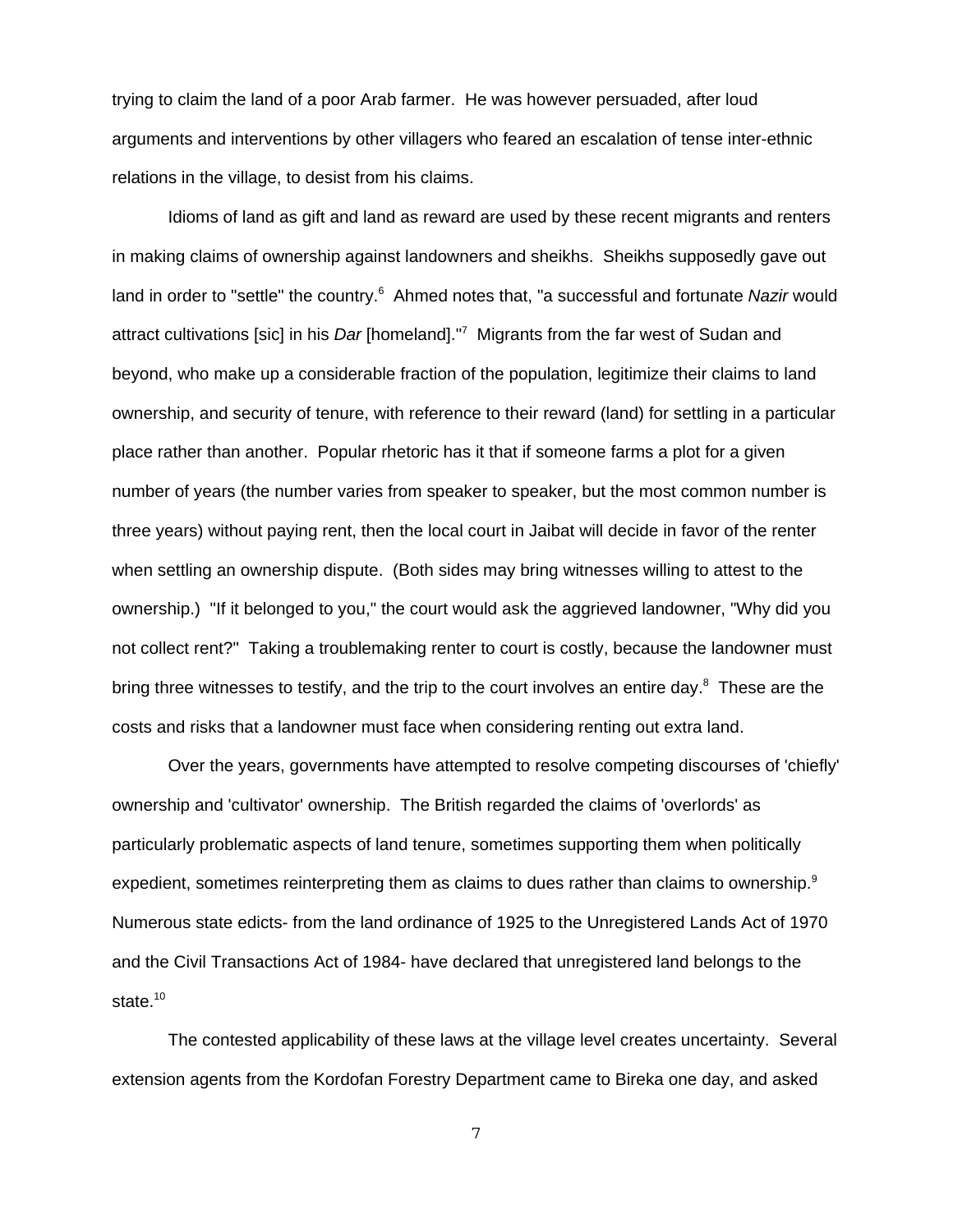the sheikh and *omda* for land along the *khur* to start a community forestry project. The *omda* agreed, and showed them a large area of uncultivated bush land that lay between the village and the *khur*. The land was prone to flooding, and the soil was heavy in clay, making it difficult to weed. Within three days of this tentative agreement, however, three older relatives of one of the poor Arab villagers had ridden to Bireka from their village several hours away, and met with the *omda*, arguing that their family owned the land. Even though they had no intention of using the land or developing it, the *omda* agreed with them, and informed the Forestry Department that there was no land available for the project.

State edicts have perhaps generated more uncertainty than they resolved for two reasons. First, the problematic dual capacity of local tribal leaders as both owners and administrators of land parallels the wider national-level ambiguity regarding the role of 'traditional' institutions in state structures.11 The senior tribal authorities, the *nazir* and *omda*, have seen their formal authority wax and wane with the succession of regimes that have ruled Sudan since the Turkish invasion of 1821. The British elevated their status to one of formal authority during the period of Native Administration, but towards the latter half of colonial rule attempted to undermine them with rural councils. After independence some regimes found it convenient to allow traditional leaders to dominate the councils. The next two decades, however, saw a reversal of fortunes. The regime of Jaafar Nimeiri banned sheikhs and *omda*'s from rural councils, and stripped them of formal authority. The present regime has reversed the direction of policy, going back to the British and devolving tax authority and power to adjudicate local disputes and crimes. The sheikh and *omda* now have considerably more influence in local land tenure issues.

A second reason for the enduring influence of local leaders in land issues is that decisions regarding land are deeply imbricated with inter-ethnic politics. S. Berry has observed that people in many parts of Africa, "have asserted claims to rural land in order to establish or validate their membership in a social group or category- rather than vice versa."<sup>12</sup> Denying a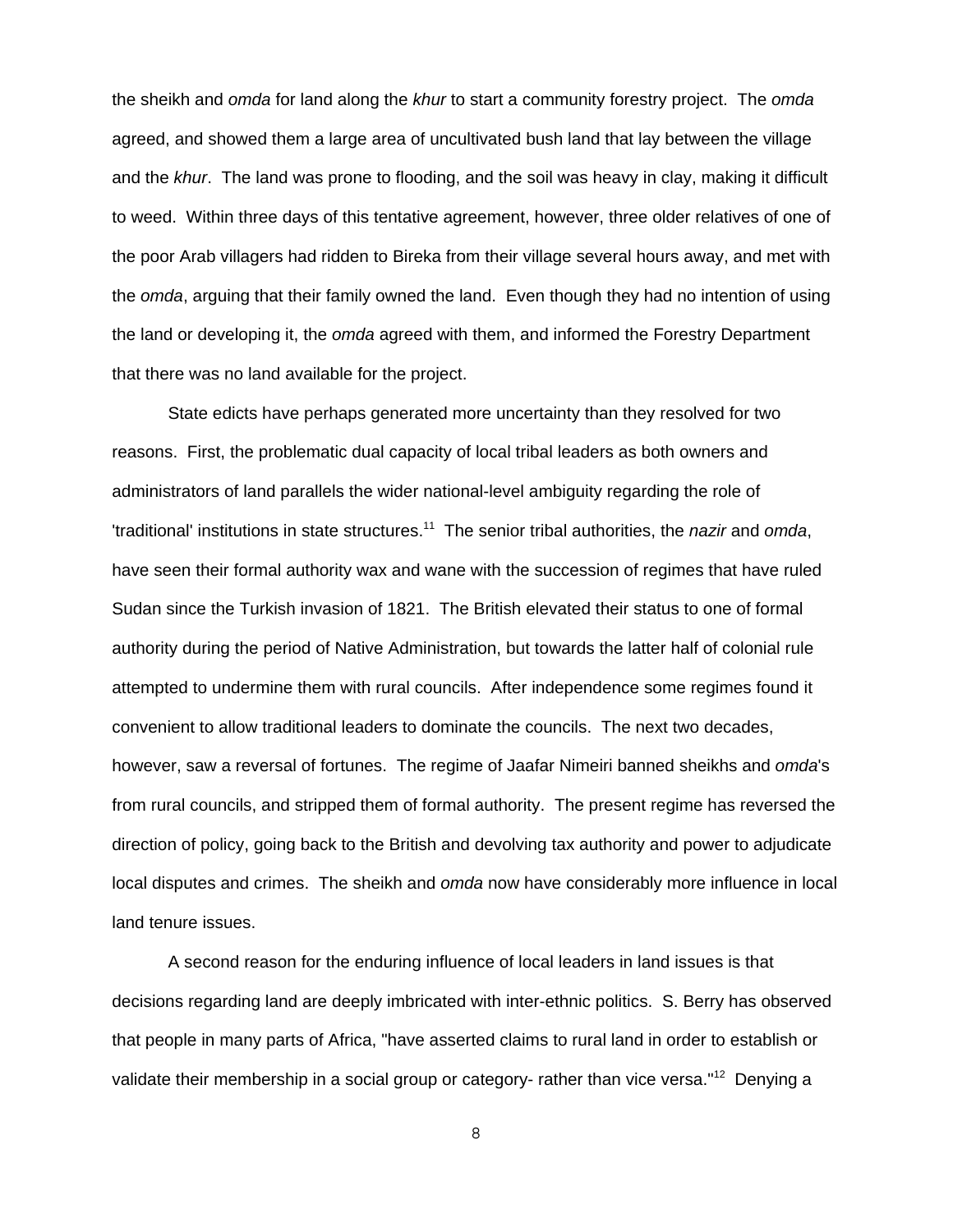renter's claim that he or she owns the rented land, then, involves denying their membership in the community. Traditional leaders might use land holding, rather than village residence, as the criterion for membership in the community. Arab residents in Bireka, for instance, would say to the Hausa, in critical moments, "Do you have land here?" The implication was that the Arabs could evict the Hausa from their land and the village, should they be pushed. Hausa might sometimes say, "This is not my village; I am a stranger here because I have no land."

One of the first actions of the *omda*, after the new regime formally invested him with authority, was to prevent a wealthy Hausa farmer from investing in an irrigated garden along the *khur*. No one doubted that the Hausa man had farmed the field for more than four decades. Technically, the issue was whether the field had not originally been cleared by an Arab farmer, who had left the village shortly thereafter. If it had, then the land could be considered to have reverted to the sheikh, even though the Hausa man continued cultivating it without paying rent. The technical point justified the Arab leaders' involvement in the minor land dispute, and enabled them to insert the dispute into the underlying conflict among different ethnic constituencies. These political issues of membership in the village community explain why some villagers resisted state attempts to disempower tribal leaders.

Given these multiple and complex sources of tenure and rental insecurity, we might not expect the land rental market to perform very well. Landowners, especially those who are traditional leaders, might be very worried about their inability to reclaim land rented out. They might well prefer to hire wage labor and cultivate on their own account rather than rent out to other farmers. As noted above, this implies that there might be a misallocation of land, with farmers cultivating land extensively in order to retain their ownership and usufruct rights. Patterns of productivity indeed are consistent with models of farm-choices under conditions of rental insecurity and other market imperfections. Wealthier farmers in Sheikan usually obtain higher yields per hectare than do poorer farmers; they use more labor per hectare.<sup>13</sup> This pattern of productivity is, however, also consistent with other models; when credit and insurance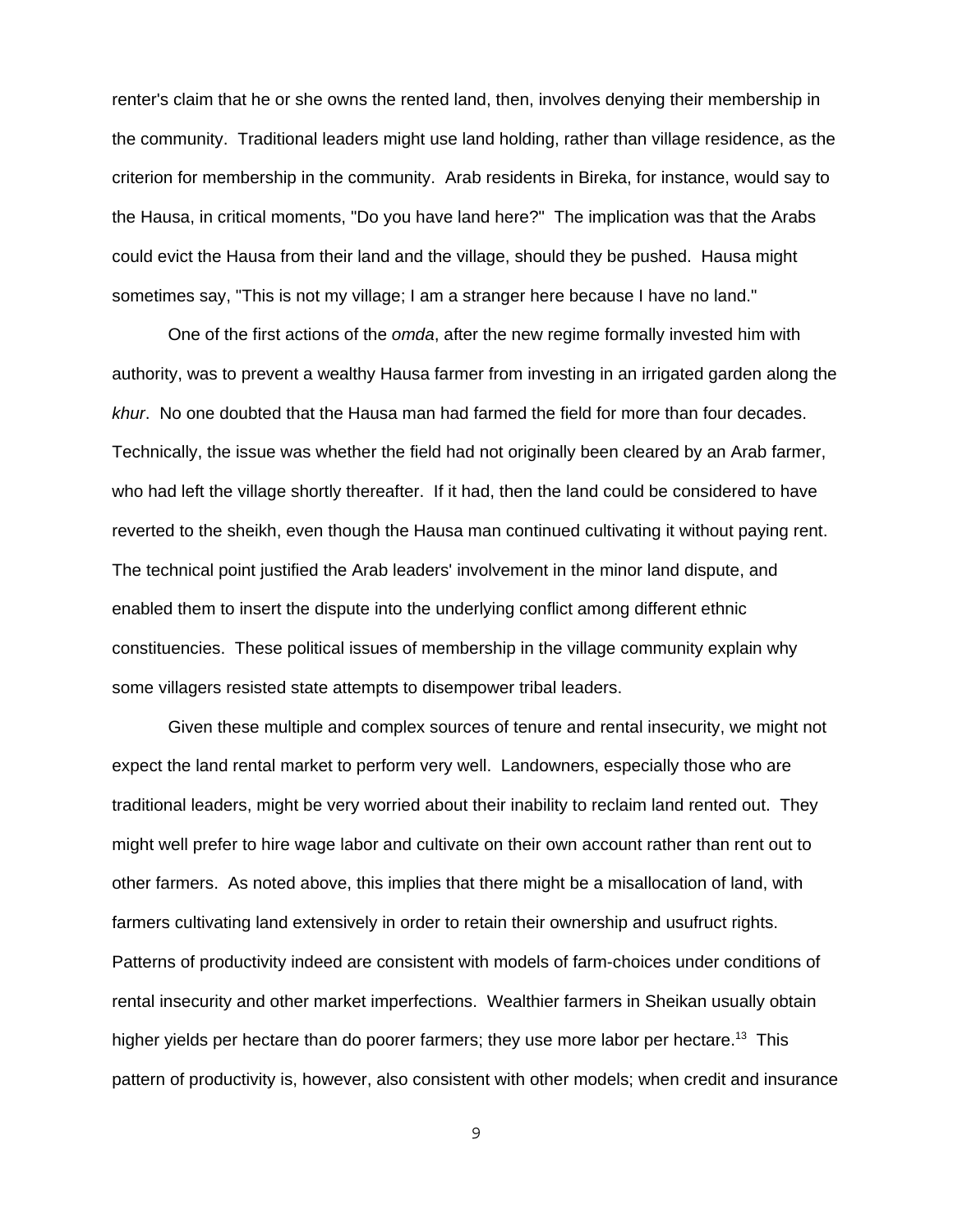markets perform poorly we might also expect to a positive relationship between wealth and productivity. We must examine land rental markets directly in order to determine whether they are responsible for the misallocation of land and labor.

#### **3. Land Rental Markets in Sheikan**

The rental market in Sheikan is very active. Table 1 presents data on land rental transactions in Bireka and for a sample of 116 household heads in six villages in the area around the market center of Jaibat. The data was collected by the author in the fall of 1990.<sup>14</sup> The respondents are broken down according to household status of the farm 'manager' who controls the income and directs the activities. Male household heads control most fields, mobilizing family labor, especially that of unmarried sons. (Among the Hausa, married women are discouraged from working in agriculture.) Female household heads also cultivate family farms. Finally, married women and many unmarried women cultivate their own fields, using only their own labor, and working on Fridays and evenings (women's personal farms). Land rental accounted for a substantial proportion of land used in cultivation. A total of 122 out of 364 fields (34 percent) were rented by the Jaibat sample households. In terms of area, the total rented was also approximately thirty-three percent. For Bireka forty-two percent of the area planted was rented. More than sixty percent of male household heads rented at least one field.

Villagers did not confine their transactions to the boundaries of village land. In the Jaibat sample 250 out of 413 rented *mukhammas* were rented from other villages. Many renters travelled quite far for land, especially wealthier farmers who had more connections and desired to cultivate more land. Poorer farmers tended to rent within the village. A group from Bireka rented land almost four hour's walk south of the village.

There is evidence consistent with rental insecurity. In the Jaibat sample, sixty percent of fields rented had been rented for four years or less; only forty percent for longer than four years. In Bireka eighteen out of twenty-one renters had rented a new plot during the last seven years.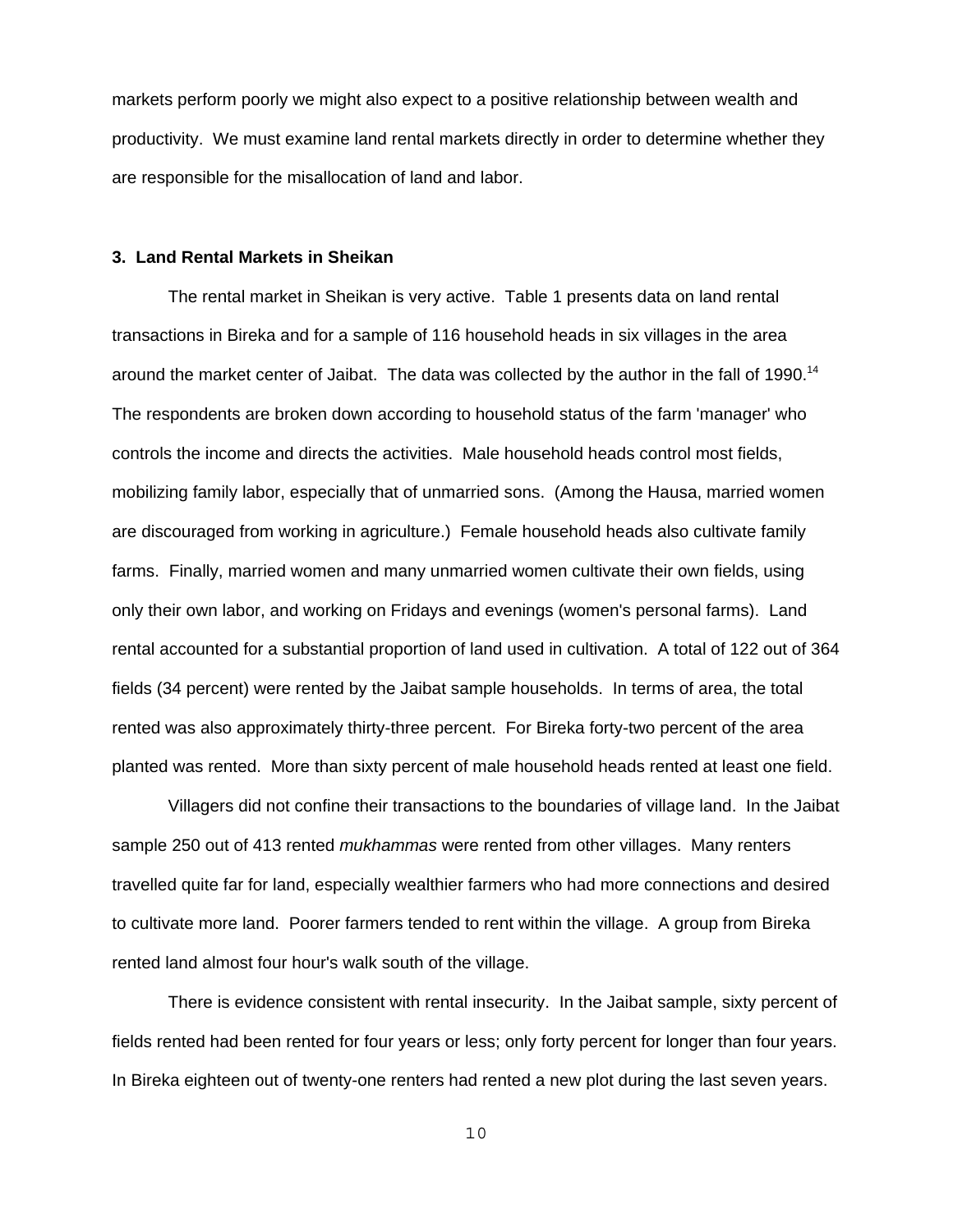Fields were often cultivated for twenty to thirty years, so this relatively rapid turnover may be an indicator that landowners avoided situations where renters would occupy a single piece of land for a long time.<sup>15</sup> Indeed, six renters in the Jaibat sample complained of incidents in the last year where landowners took land back.

But Table 2 provides an indication that on the whole the Sheikan rental market facilitated efficient and socially desirable adjustment (matching labor to land). Renters had more household labor and owned less land. The data from Bireka is striking in this regard; the ratio of land owned to labor for households renting out was higher than seven, that for households not renting was two and one-half, and that for households renting in was less than one and onehalf. The order was reversed after households engaged in rental transactions, indicating considerable adjustment in the land market. The data is similar for Jaibat. Data on land rented out by each household were not collected, however, and so any households renting out were grouped with non-renters. Their ratio of land owned to household labor is higher than that of households renting in land.<sup>16</sup>

A more formal statistical test of market performance also supports the view of a wellfunctioning rental market. In their study of the Indian village of Palanpur, Bliss and Stern introduced an econometric approach to determining whether land rental patterns could be explained as adjustments to imperfections in markets for other factors of production.<sup>17</sup> They postulated that farmers determined a notional 'desired cultivated area' *DCA* according to the amount of non-marketed inputs they possessed, namely family labor *L* ^ and bullocks *B*. These inputs would be idle or have extremely low marginal products if the household could not acquire land to match them.<sup>18</sup> Farmers would attempt, to varying degrees of success, to make up the difference between desired area and owned area through the rental market. That is *NLI* (for 'net leased-in') could be expressed as:

*NLI* = "[*DCA*(*L* ^ ,*B*) - *M*],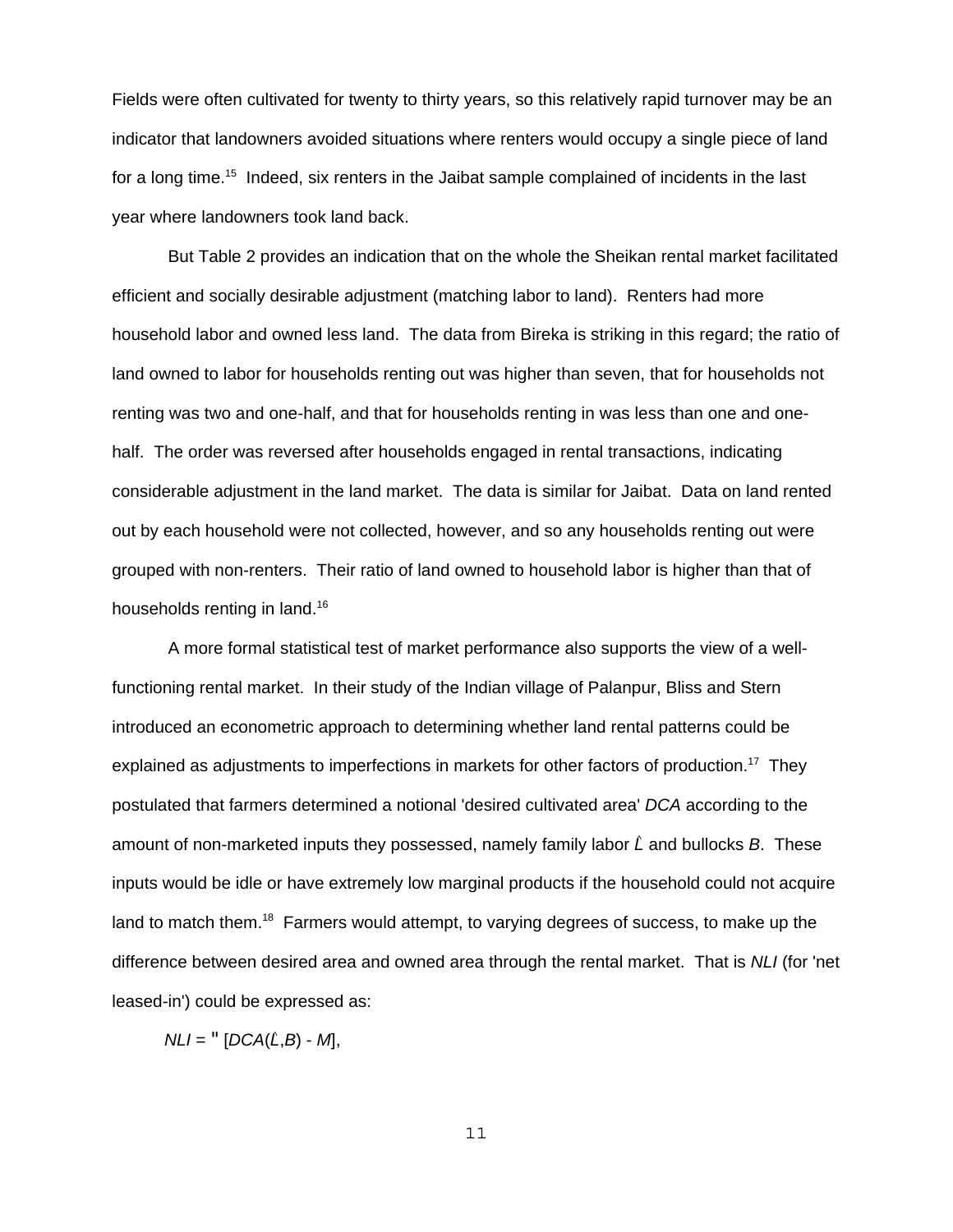where *M* is the area of land owned by the farmer. The parameter " reflects market imperfections in the rental market, such as rental insecurity or rigid prices caused by norms of fairness, both of which imply rationing and an imperfect matching of 'notional' demand with market allocations.

Bliss and Stern estimated a linear approximation:

$$
NLI = c + \mathbf{R} \cdot \mathbf{S}_1 \hat{L} + \mathbf{R} \cdot \mathbf{S}_2 B - \mathbf{R} \cdot M,
$$

where  $\mathfrak{g}_1$  and  $\mathfrak{g}_2$  reflect how much the two non-marketed inputs affect the desired cultivated area, and *c* is a constant, and found that for their sample the estimate of the coefficient on owned area was -0.78, not equal to minus one. As they put it, "the hypothesis that the choice of cultivated area is not influenced by the land area owned (perfect adjustment through leasing) is decisively rejected."19 Their two findings- that non-marketed factors explained land rental patterns and that the rental market could not completely compensate for imperfections in other factor markets- were corroborated by C. Pant and I. Nabi using data sets from the Semi-arid zones in India and from Pakistan, respectively.<sup>20</sup> R. Srivastava, however, found that household labor and bullocks explained very little of the variation in land rented in a sample from Uttar Pradesh.<sup>21</sup> M. Taslim and F. Ahmed found that for one village in Bangladesh they could not reject the hypothesis of a 'perfect' rental market, while in another village the rental market was apparently imperfect.<sup>22</sup>

We would like to apply this test of rental market performance to the data from Sheikan, but must resolve some differences between the environment in Sheikan and that of the Asian cases. In Sheikan there are no non-marketed inputs like bullocks, tractors, or irrigation equipment, since almost no modern inputs or techniques are used on the extensive agriculture that dominates the rural production system. $^{23}$  Since the farming system has not changed greatly over the past decades, there are no great variations in knowledge; additionally, very few of the adult farmers have had formal schooling. It is true that skills pertaining to the cultivation of specific fields, of the sort described by M. Rosenzweig and K. Wolpin, are by definition non-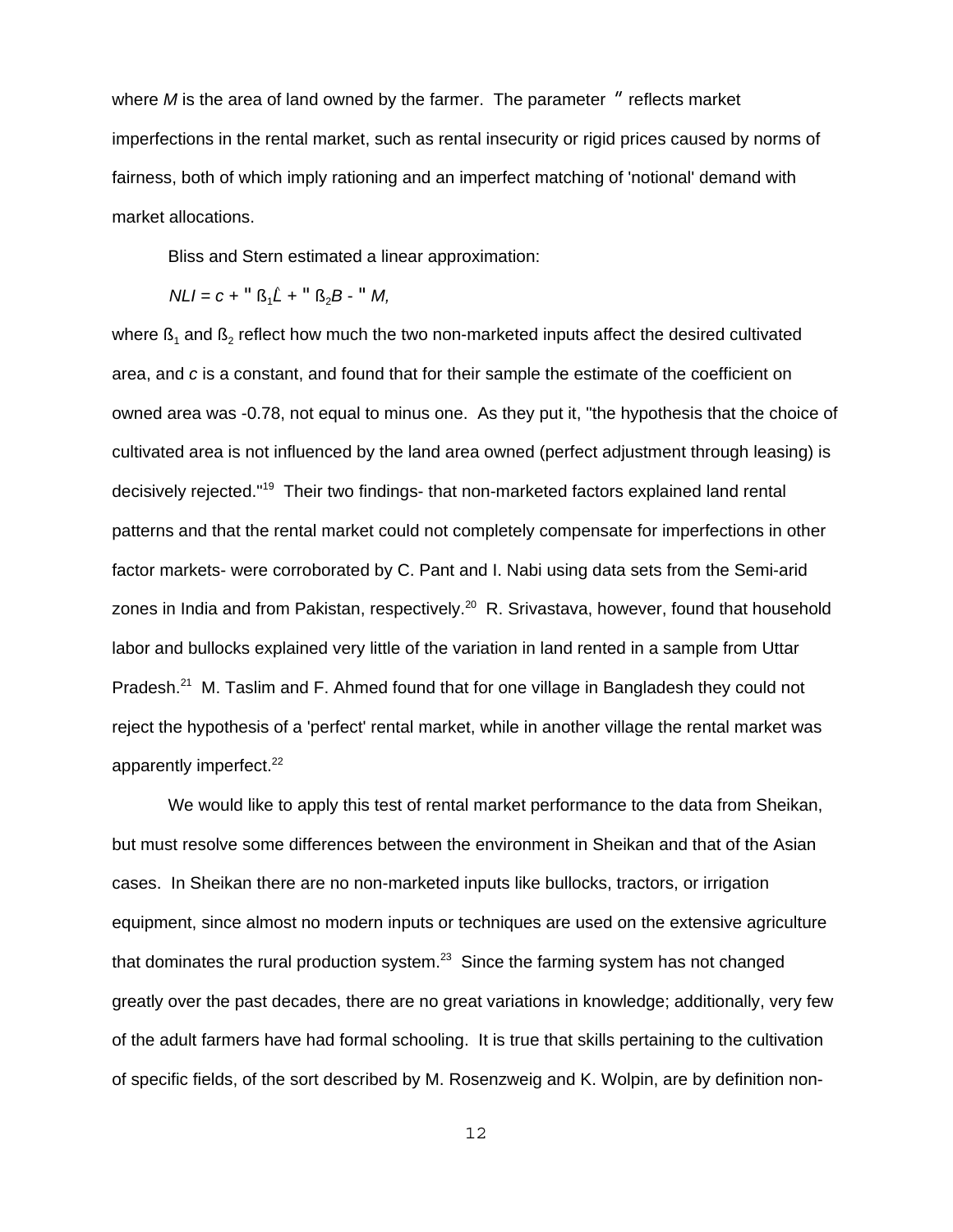marketed inputs.<sup>24</sup> We have no way of measuring these skills, but the extreme Semi-arid environment mutes the bias caused by omitting knowledge of field-specific idiosyncracies (by contrast with places where drainage and slope are significant). Land and labor, then, are the only relevant, measurable inputs.

Sheikan has reasonably well-functioning markets for labor. Wages are flexible, women constitute almost a third of the wage labor force, and children sometimes work with their parents on the fields of employers. Households adjust their land and labor endowments through the labor market, with labor abundant households hiring out labor and land abundant households hiring in labor. They will not fully adjust, however, because labor hiring must be financed before the harvest is realized, and there is no functioning credit market in the Sheikan area. Landowning households with little financial capital cannot borrow money to hire laborers; on the contrary, they must work as laborers to meet their subsistence needs during the four or five months of the agricultural season. Wealth, or liquidity, is the non-marketed 'input' that determines the demand for land, and we would expect assets to be a significant determinant of rental patterns, after controlling for household land and labor endowments.

We may derive an estimating equation from the farmer's maximization problem. The farm household chooses an amount of land to rent *K* and labor to hire *L,* constrained by the requirement that assets and access to credit *A* must be sufficient to meet a fixed subsistence requirement *J* and payments to hired labor (a household will not simultaneously be hiring labor and working outside the farm). The constraint is:

$$
A - wL - J \geq 0,
$$

where *w* is the wage rate. The problem for the farmer is then is to choose an amount of labor to hire and an amount of land to rent in:

max 
$$
F(M+K,\hat{L}+L) - rK - wL +
$$
:  $(A - wL - J)$ ,

where : is the Lagrange multiplier, r is the rental rate, and M and L are the endowments of family land and labor.<sup>25</sup>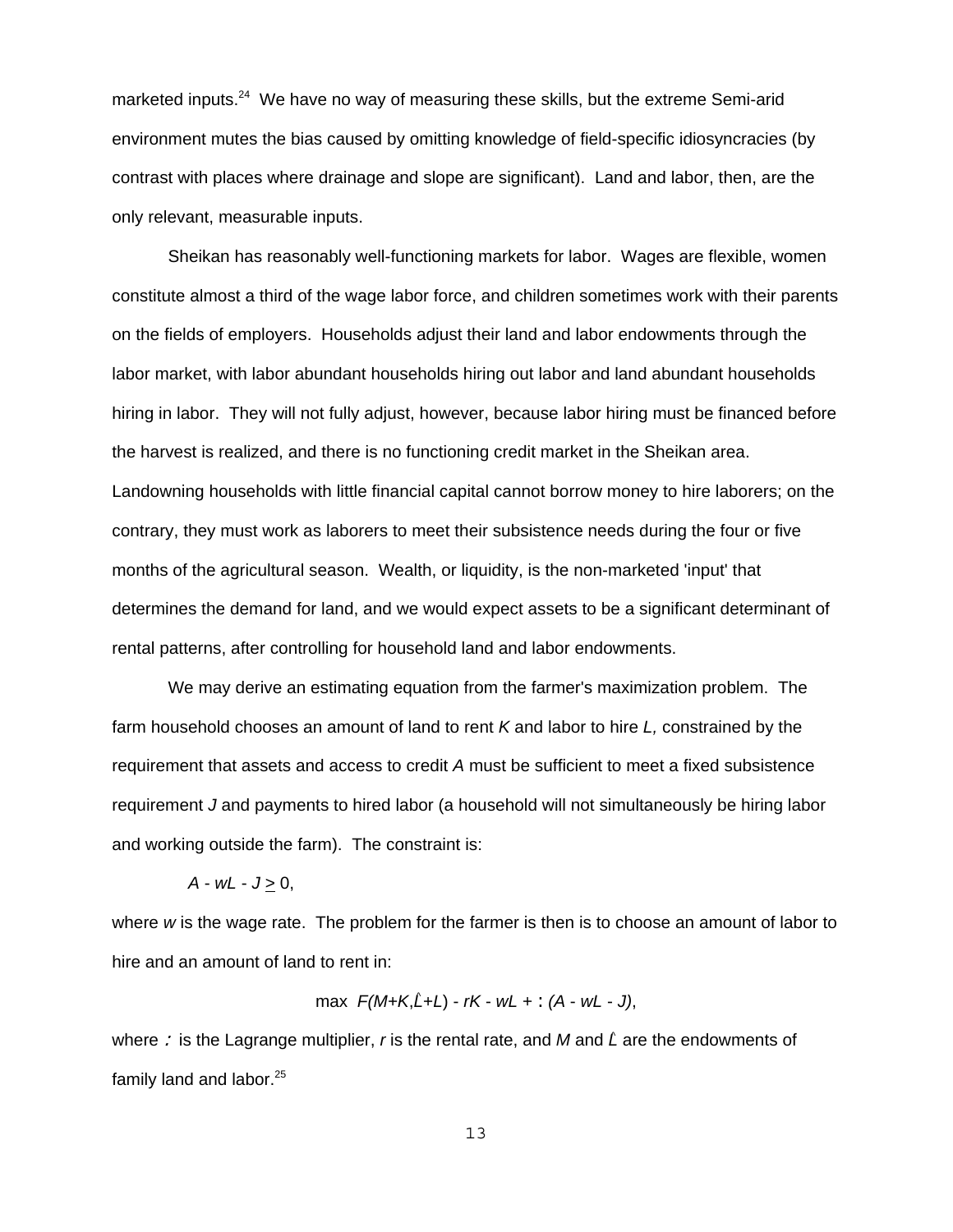Assuming all households are constrained (reasonable if the production function does not exhibit strong decreasing returns to scale) but not enough that they must hire out all of their labor, the first order conditions are:

$$
F_{K} - r = 0
$$

$$
F_{L} - w(1 + z) = 0
$$

$$
A - wL - J = 0.
$$

where  $\mathsf{F}_\mathsf{i}$  indicates the derivative of the production function. Straightforward manipulations reveal that:

$$
\frac{\partial K}{\partial M} = -1, \quad \frac{\partial K}{\partial \hat{L}} > 0, \quad \frac{\partial K}{\partial A} > 0.
$$

So in an equation,

$$
NLI = c +
$$
<sup>**u**</sup><sub>1</sub> $\hat{L} +$ <sup>**u**</sup><sub>2</sub> $A +$ <sup>**u**</sup><sub>3</sub> $M$ ,

the test of imperfections in the rental market is again whether  $\frac{1}{3}$  is different from minus one.<sup>26</sup>

We estimate this equation using the data from Bireka. We cannot carry out the same regression analysis for the Jaibat sample because of an important measurement and truncation problem with the data. Land rented out by each household was not on the survey questionnaire, and so the measure of land-owned underestimates the actual land owned, and net land rented is truncated at zero- it does not include land rented out. While the truncation problem could conceivably be corrected, the measurement error of land owned will bias the coefficient away from minus one; households that rent out are incorrectly seen as cultivating only their own (mis-measured) land.

Before reporting the results, we should note that the Bireka data also suffers from formidable measurement error. Both land variables- owned and cultivated- are measured with error due to the absence of direct physical measures of the area. Villagers have well-defined notion of the *mukhammas*, using a standard size stick used to measure out an area to be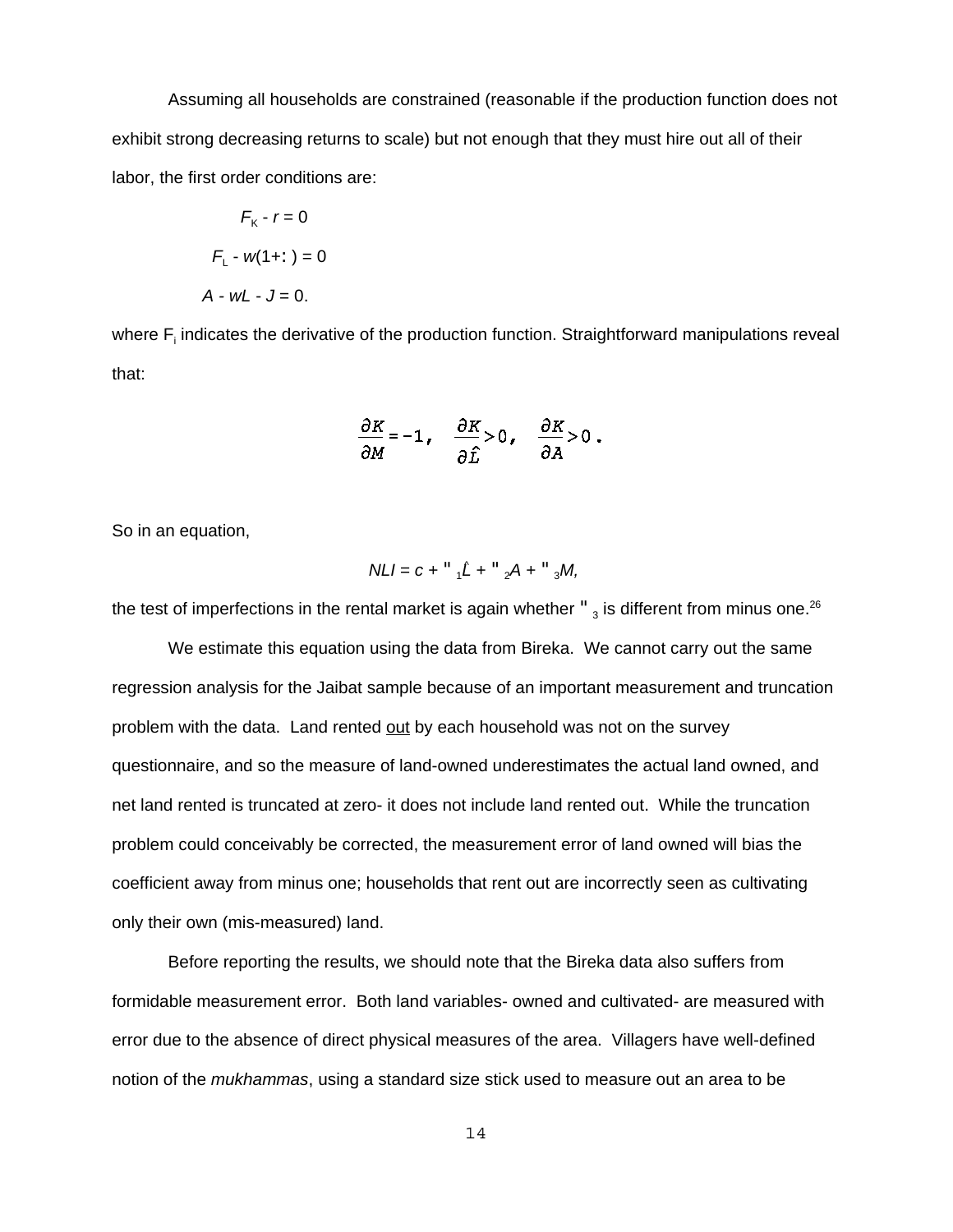weeded when hiring labor, but the fields are very irregularly shaped, and it unlikely that anyone has every taken the time to directly measure their plots. The variable for household labor endowment is very approximate, and we have used two fairly crude dummy variables for wealth categories. Given all of these data constraints, it would be inappropriate to see this hypothesis test as anything more than a preliminary exercise. $27$ 

Table 3 defines the variables included in the analysis, and shows their means for the various categories of participation in rental markets. In addition to variables measuring family labor endowment, household assets, children (representing necessary consumption expenditures), and land owned, we also include dummy variables for ethnicity and gender of household head. The Hausa in Bireka rented much more land than villagers from other ethnic groups. Twenty-one Hausa farmers (75% of the Hausa households) rented a total of 162 *mukhammas*, while only four Burgo and four Arab households rented in, for a total of only thirtysix *mukhammas*. This was to be expected, since the Hausa, as relatively recent settlers, owned little land in the village. But the Hausa rented only fifteen plots from landowners within the village, and thirty-two from outside, while all of the Arab and Burgo rentals were within the village. The Arab and Burgo landowners appeared much more likely to rent to farmers from the same ethnic group. We noted above the political competitions among ethnic groups that might restrict participation in rental markets.

Rental transactions were very much easier to carry out, apparently, when the transactors were male household heads. In the Jaibat sample sixty-one out of ninety-one male household heads rented land. Only four female headed households rented fields, and three of these households were landless. In Bireka no female household heads rented in land.<sup>28</sup>

In a second specification we explore the possibility that rental patterns are influenced by the specific nature of a household's endowment of land- if we think of households as managing portfolios of agricultural activities, then endowments of soil types, locations, and fertilities should influence rental patterns. All other things equal, a household with only one type of land, in one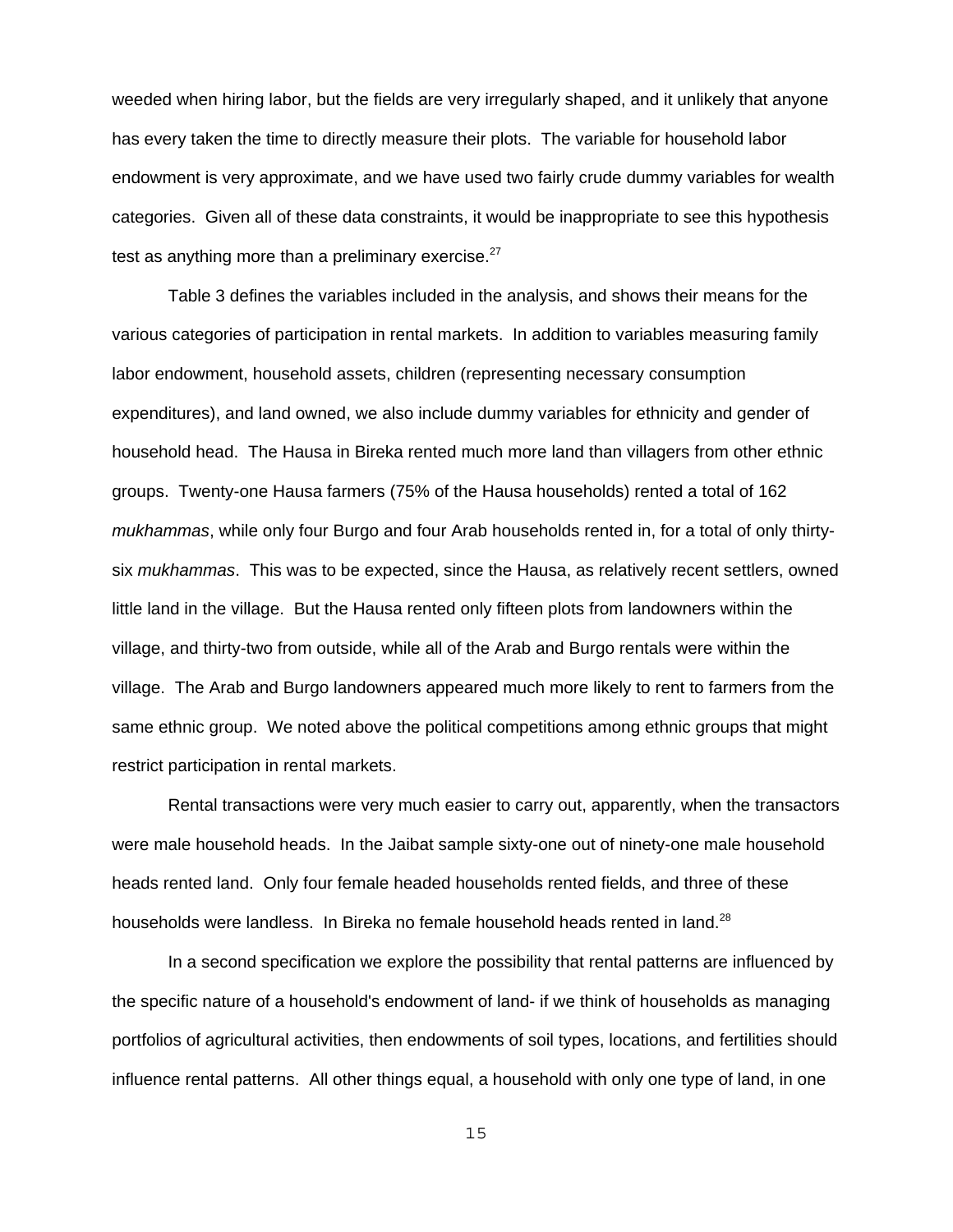location, will be more desirous of renting land in other locations and of other types; the benefits from diversification may outweigh transactions costs and inertia.

The important result to note from Table 4 is that the estimated coefficient for land owned, TOTOWN, is not significantly different from minus one in any specification, confirming our earlier assessment of the rental market as functioning well. The dummy variable RICH is significant in all four specifications, attesting to importance of assets as a non-marketed input determining desired cultivation patterns- wealthy people rent in land instead of financing poor farmers because the transactions costs from lending money are too high. Household labor is significant in three of the specifications, and has a positive sign- indicating some imperfections in labor markets. The dummy variables for female headed households, and the ethnicity dummy variables, were insignificant. Gender and ethnic discrimination were apparently not binding constraints in the rental market.

The various measures of quality and dispersion of land endowments yield a mixed pattern of results. Specification (3) has OLDDIR#- the number of different locations of owned land- as significant but positive. We might have expected that the more dispersed owned land was, the less the farmer would benefit from renting. OLDST#, the number of soil types, is significant and with the correct sign. These variables appear sensitive to measurement- when recast in specification (4) in terms of the amount of land in particular locations or of particular qualities, they are not significant.

The data for the ten largest residuals of the basic specification (1) are presented in Table 5. The five cases where the equation underpredicts rental area are a diverse group. Cases 1 and 3 are poor Hausa men with large families. They also earned steady incomes from outside employment- one as a leather tanner the other as a market porter- and this income is not reflected in their assets. They were in a position to cultivate on a larger scale than other farmers. Case 45 was a poor Arab who typically cultivated optimistically- often leaving large areas unweeded. Case 67 is a man famous for never sleeping; the equation predicts he should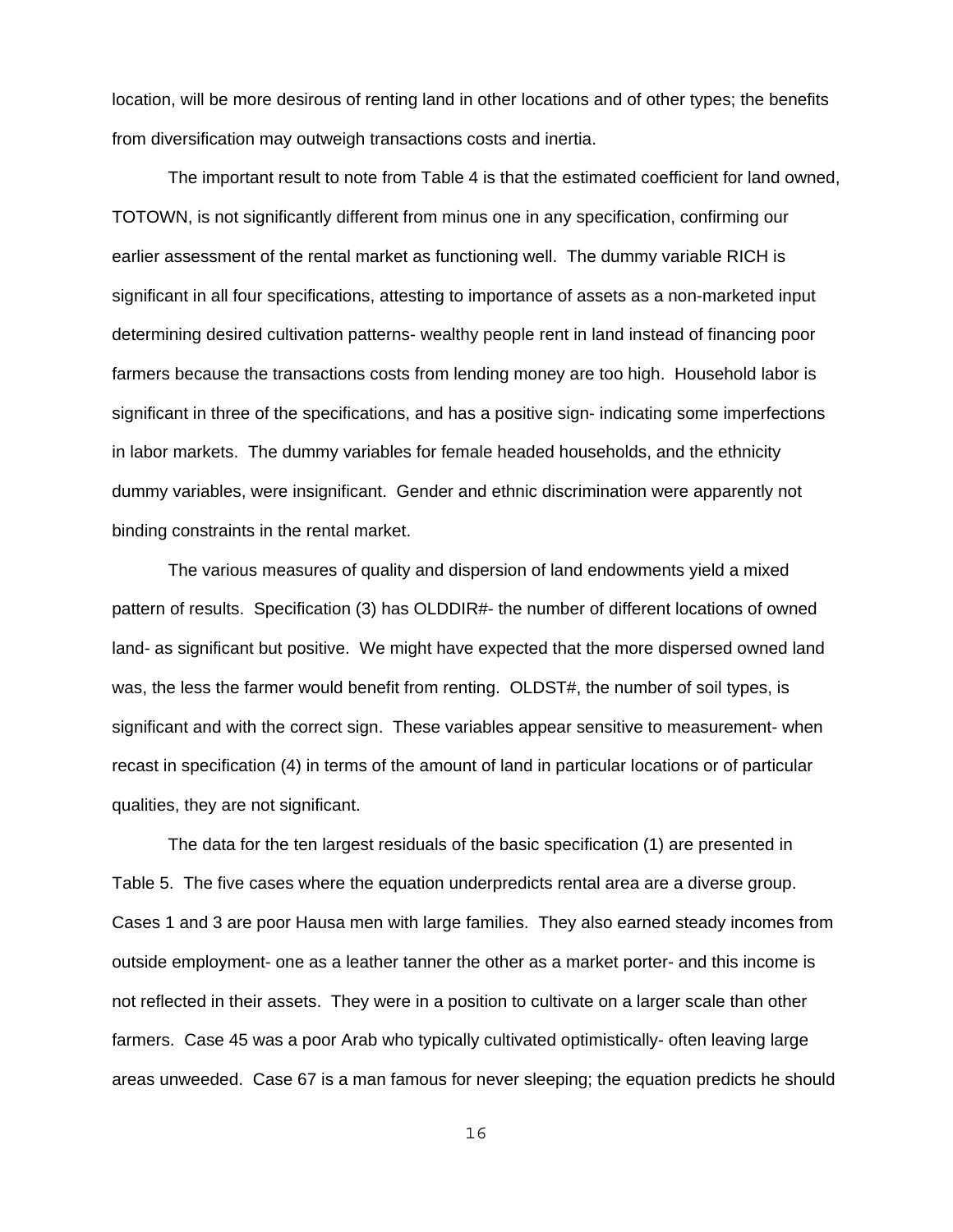have rented out, but he worked day and night on his fields cultivating a large area. Case 79 is a very wealthy storeowner who cultivated vast tracts, by local standards. The RICH dummy variable was too small for him.

The cases with negative residuals share a common story. Cases 44, 69, 77 and 78 were all men busy with local political affairs or who had jobs outside the village and so did not have time to manage their agriculture. They rented less than predicted, or rented out much of their land. Case 5 is an old man whose sons also cultivated on their own account. Note that these exceptional cases were from all three ethnic groups, and of different economic categories. The rental market seemed to accommodate their specific needs reasonably well.

#### **4. Conclusion**

It might be appropriate to discuss briefly some issues of policy, even through the broad thrust of this paper is that there is no urgent need for tenure reform. Most policy discussions pose an opposition between private and corporate ownership. Neither of these two poles seems appropriate for Sheikan district. Formalizing and registering private rights to land could indeed mitigate the costs of most of rental disputes, and facilitate their resolution, by creating a centralized record of initial ownership and subsequent transactions. But the benefits of implementing such a register in western Sudan are probably small, while the costs are high. The benefits are small because usually village disputes are over boundaries and small plots on the borders of established fields. They create a lot of animus, but not necessarily losses in production.<sup>29</sup> Furthermore, tenure insecurity results primarily from the ambiguous position of village sheikhs and other 'tribal' leaders. This political component to tenure insecurity raises the costs of determining and formalizing the ownership of all fields. In any case, the rental market seems to function fairly efficiently.

The benefits and costs of corporate ownership are similarly ambiguous. In the case of disputes between villagers and nomads, and between sheikhs, it may be in the interest of the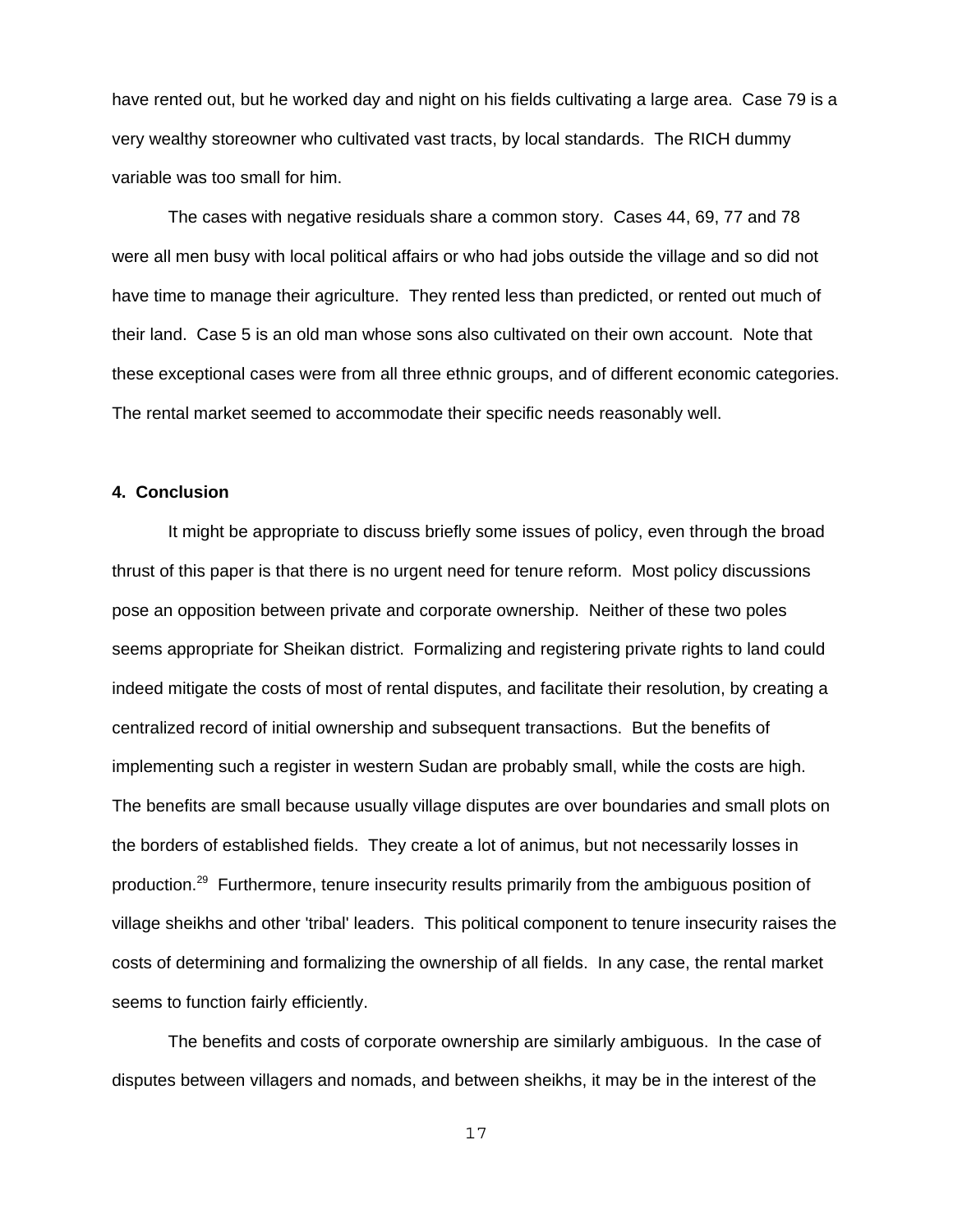villagers to maintain the legal fiction of 'village land'. The corporateness of the community is necessary when confronted with corporate land invasions. There is a bit of the classic coordination problem here- until other villages adopt private property, and until nomads are also allocated private ranches, it pays the villagers to act corporately when the land of a villager is encroached upon. Acting singly, they are vulnerable to being defeated by the superior resources of the 'corporate raiders'. Acting together, they are more able to resist.

D. Atwood has noted another benefit from formalizing corporate ownership: "a simple and well-publicized government decree declaring the validity of certain kinds of land claims or transactions may be much less costly, and as effective, as a major land titling program."<sup>30</sup> In the Côte d'Ivoire the government declared that renters from outside the village could not claim ownership over land. Previously farmers were unwilling to rent for fear that capitalists intent on establishing export-oriented production would claim the land.

There are problems with encouraging movement down the slippery road towards corporate ownership. As we noted, land and community are often intertwined with inter-ethnic politics. Involving national government officials and bureaucracies in these politics is a costly and uncertain business. A policy of supporting corporate ownership would also still leave unaddressed the fundamental issue of the role of the sheikh in administering village land.

The reasonable recommendation is to broaden the range of options away from the all-ornothing policies of comprehensive registration or corporate ownership, and to adopt an incrementalist perspective. This first involves a research agenda that combines economic and social approaches. Indigenous tenure systems must be examined with care, in order to determine their flexibility and efficiency. The outcomes of rental and sales transactions must be weighed using some metric of social desirability; most often by the criterion of providing reasonable access. A growing literature suggests that in a great many cases indigenous institutions perform well. A second step is to develop alternatives to land registration. Researchers have noted the increasing use of informal local ownership affidavits and deeds. $31$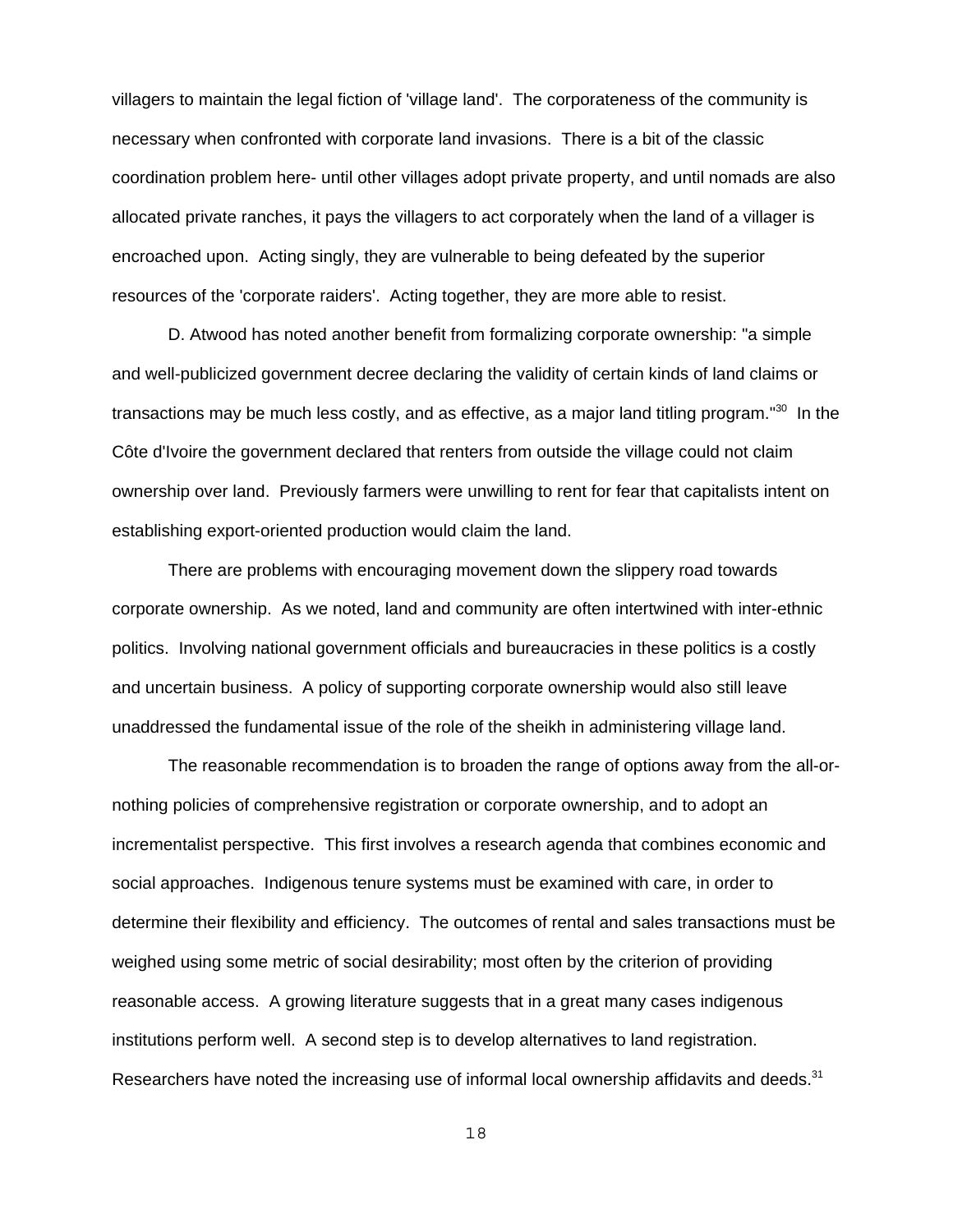A policy of allowing local administrators to certify contracts for new land rental transactions might be appropriate. Restricting the certification of the contracts to situations where both parties agree to the contract would help keep the administrative costs of such a system to a minimum. Absence of a written contract would not be viewed, in the judicial and administrative system, as evidence of illegal occupation. Quite the contrary, it could equally be viewed as evidence of a spurious claim by the pseudo-landowner.

These incremental policies are likely to develop naturally from an interdisciplinary perspective on African land tenure. S. Berry has recently drawn a convincing picture of the actual variation, across the continent, in the relative influence of social versus market considerations in the allocation of land and labor.<sup>32</sup> The extensiveness of the land market in western Sudan represents an important extreme, where land is not allocated primarily through social networks. Public policy and academic research framed in terms of markets is not necessarily irrelevant. But neither is it sufficient. As the discussion on tenure representations and rental insecurity makes clear, a number of fundamental social processes underlie land tenure in western Sudan, and the land rental market cannot be understood without reference to them. Future approaches to land tenure should combine the neoclassical emphasis on the relations between land rights, factor allocation, investment and credit, with an alternative socially-grounded exploration of land rights, community membership and local power relations.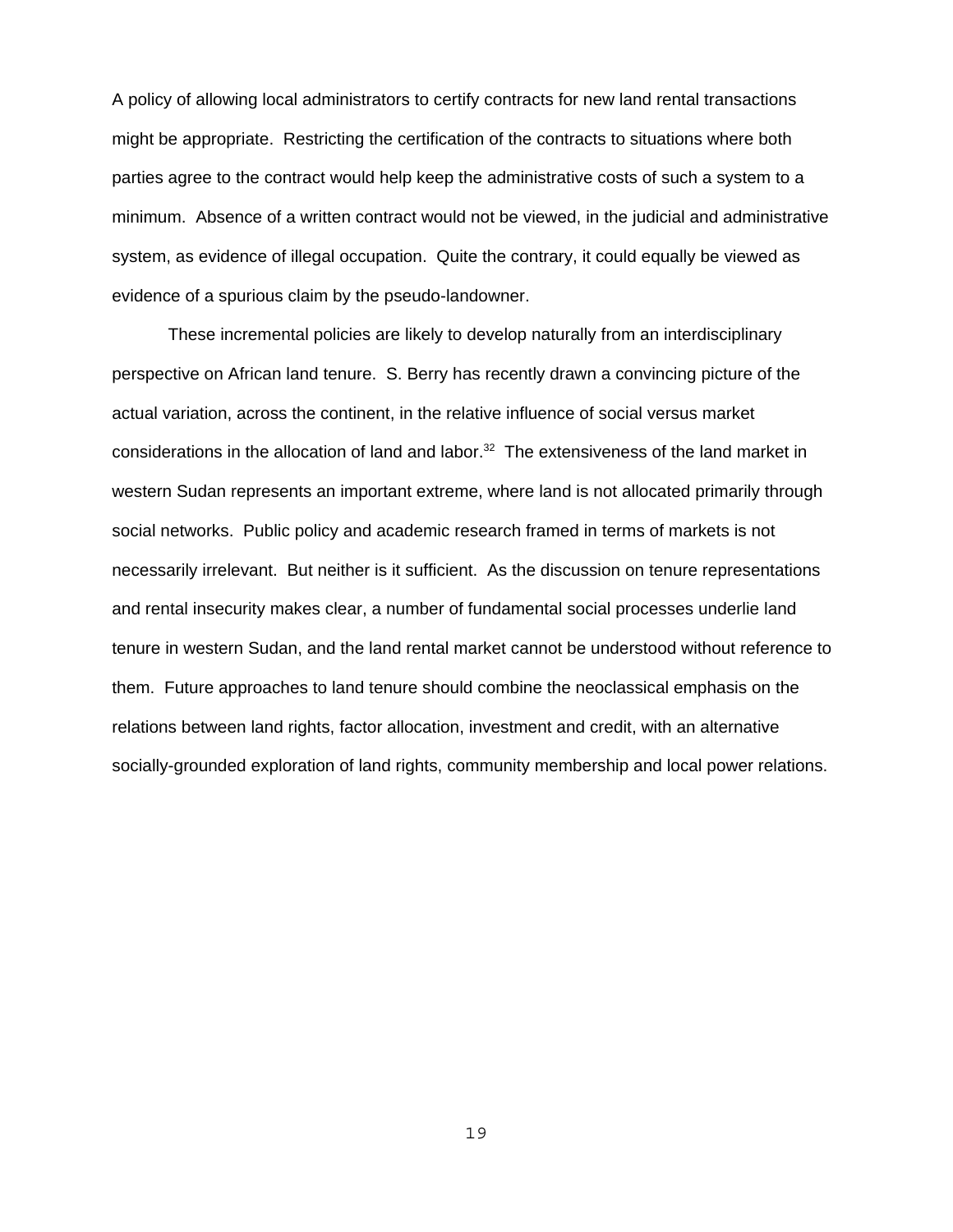### **Notes**

\*The villagers of Bireka (which is a fictitious name) were the primary contributors to the research project, and are heartily thanked. Leslie Gray collaborated on the survey and much of the fieldwork; this paper owes much to her contributions. Howard Stein provided very useful comments on an early version. Financial assistance from the Fulbright Collaborative Research Program and the Social Science Research Council is gratefully acknowledged. Many thanks to Ibrahim Abidallah, Ahmed Musa, and Al-Dau Mohamed for help in data collection, and the Western Sudan Agricultural Research Project in El Obeid for support and assistance.

1.The name of the village has been changed.

2.See Timothy Besley, "Property Rights and Investment Incentives: Theory and Microevidence from Ghana" mimeographed (Research Program in Development Studies, Princeton University, 1993); S. Migot-Adholla, P. Hazell, B. Blarel, and F. Place, "Indigenous Land Rights Systems in Sub-Saharan Africa: A Constraint on Productivity?" World Bank Economic Review 5, no. 1 (1991):155-75; Thomas Pinckney, and Peter Kimuyu, "Land Tenure Reform in East Africa: Good, Bad, or Unimportant?" Journal of the African Economies (1994); and Frank Place and Peter Hazell, "Productivity Effects of Indigenous Land Tenure Systems in Sub-Saharan Africa" American Journal of Agricultural Economics February 75, no. 1 (1993):10-19.

3.See the papers in R. Downs and S. Reyna, eds., Land and Society in Contemporary Africa (Hanover, NH: University Press of New England, 1988) and Thomas Bassett and Donald Crummey, eds., Land in African Agrarian Systems (Madison: The University of Wisconsin Press, 1993). Also see David Atwood, "Land Registration in Africa: The Impact of Agricultural Production" World Development 18, no. 5 (May 1990): 659-671; Angelique Haugerud, "Land Tenure and Agrarian Change in Kenya" Africa 59, no. 1 (1989): 61-90; Raymond Noronha, "A Review of the Literature on Land Tenure Systems in Sub-Saharan Africa", Report No. ARU 43, World Bank, Washington, D.C. 1985); H.W.O. Okoth-Ogendo, "Some Issues of Theory in the Study of Tenure Relations in African Agriculture" Africa 59 (1989):6-17; and J. Bruce, "Land Tenure Issues in Project Design and Strategies for Agricultural Development in Sub-Saharan Africa", mimeographed (Madison: Land Tenure Center, University of Wisconsin, 1985).

4.English has a difficult time translating local meanings of the Arabic words, *gabiila* and *jins*, which are the words local people use when talking about ethnicity, and must settle for the abused word 'tribe'. I will sometimes replace 'tribal' with 'traditional', without any intention of denying the active process of 'inventing' tradition.

5.See Jay Spaulding, "Farmers, Herdsmen and the State in Rainland Sinnar" Journal of African History 20(3) (1979): 329-47. On p. 338 he notes exactly the same distinction in the historical sources: "This payment in compensation for clearing the land was called *dugundi* (or *tugundi*)... The farmer who received land in return for *dugundi* could not be disturbed in his cultivation until after the harvest, but then- in contrast to the tenant *da'man mazru'at* [secure cultivation]- his rights terminated unless the *dugundi* agreement were renewed."

6.The word used is *amara*. For work on the history of tenure relations in the kingdom of Sennar, pre-colonial and colonial *dar* Hamar, and the sultanate of Darfur, respectively, see: Spaulding [note 18 above]; Mustafa Babiker Ahmed, "Agrarian Change in Dar Hamar: A Study in the Development of Export Crop Production and Desertification from Western Sudan" (Ph.D. dissertation, University of Hull, U.K., 1986); and George Michael La Rue, "The Hakura System: Land and Social Stratification in the Social and Economic History of the Sultanate of Dar Fur (Sudan), ca. 1785-1875" (Ph.D. dissertation, Boston University, 1989).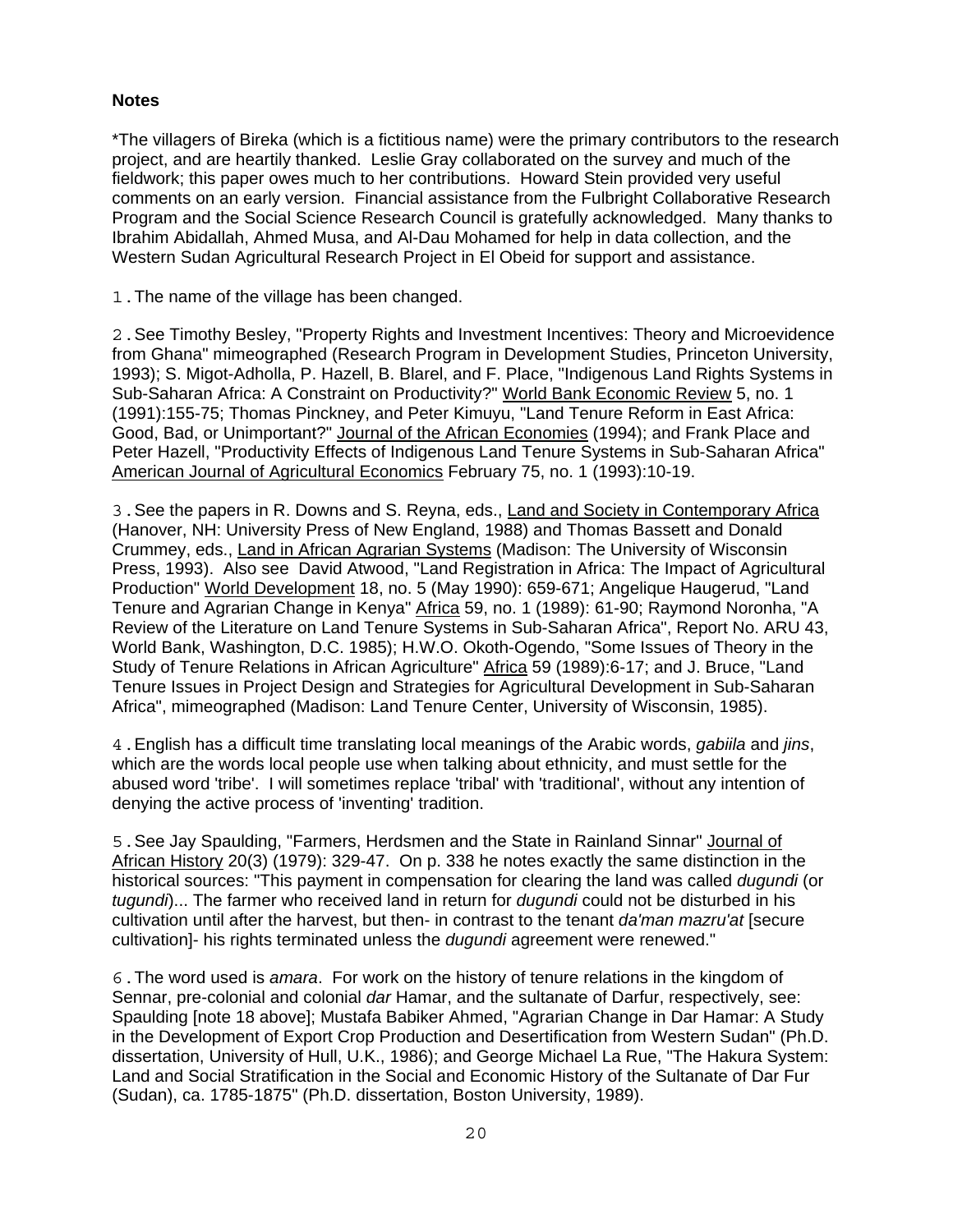7.Ahmed, p. 133.

8.Witnesses are not always dependable. I attended several court session where witnesses, after taking the oath on the Koran, declared they had no pertinent knowledge about the case at hand.

9.See A.R.C. Bolton, "Land Tenure in Agricultural Land in the Sudan" in Agriculture in the Sudan, ed., J.D. Tothill (London: Oxford University Press, 1948) pp. 187-197.

10.For the legal aspects of the various land laws, see: M.H. Awad, "The Evolution of Landownership in Sudan" Middle East Journal 25 (1971): 212-28; S.M. El-Mahdi, "Some General Principles of Acquisition of Ownership and of Rights Over Land by Customary Prescription in the Sudan" Journal of African Law 20 (1976): 79-99; S. Rowton Simpson, Land Law and Registration (Cambridge: Cambridge University Press, 1976); and M. Runger, Land Law & Land Use Control in Western Sudan: The Case of Southern Darfur (London: Ithaca Press, 1987).

11.For a general discussion see the papers in John Howell, Local Government and Politics in the Sudan (Khartoum: Khartoum University Press, 1974). For a interesting paper that describes the situation in Lesotho, where chiefs have maintained considerable formal authority over land allocation, see Steven Lawry, "Transactions in Cropland Held Under Customary Tenure in Lesotho" in Bassett and Crummey, pp. 57-74.

12.Berry, 1988, p. 67.

13.See Michael Kevane, "Agrarian Structure and Agricultural Practice: Typology and Application to Western Sudan" American Journal of Agricultural Economics 78 (1996):236-245.

14.Time and logistics prevented the taking of a truly random sample in the Jaibat villages. Village lists of household heads (male and female) were drawn up with the assistance of the sheikh and village committees, then an interval sample was taken to yield 25 household heads from each village or village cluster. Villages were not chosen randomly (though neither was there any selection criteria other than sufficient number of respondents- to that extent extremely small villages of less than 15 households that were not located next to large villages would have been excluded), and so strictly speaking the sample should not be taken as representative of the region.

15.Anand Swamy has pointed out to me a study by S. Bhalla, who found that in states in India where tenancy legislation made ownership of rented land more uncertain, the incidence of 'tenant switching' was considerably higher. See Sheila Bhalla, "Changes in Acreage and Tenure Structure of Land Holdings in Haryana, 1962-72" Economic and Political Weekly 12, no. 13 (1977): A2-A15.

16.These ratios converge even more when transactions in labor markets are factored in; the actual ratios of land to labor exhibit less dispersion. There is still, however, considerable variation- see Kevane, op.cit.

17.Bliss and Stern [note 13 above].

18.Understanding why there are no institutional arrangements for the transfer of bullock power could benefit from a comparative analysis, for instance with the Irish case where 'team' sharing of bullock power and labor was common. See R. Harris, "Theory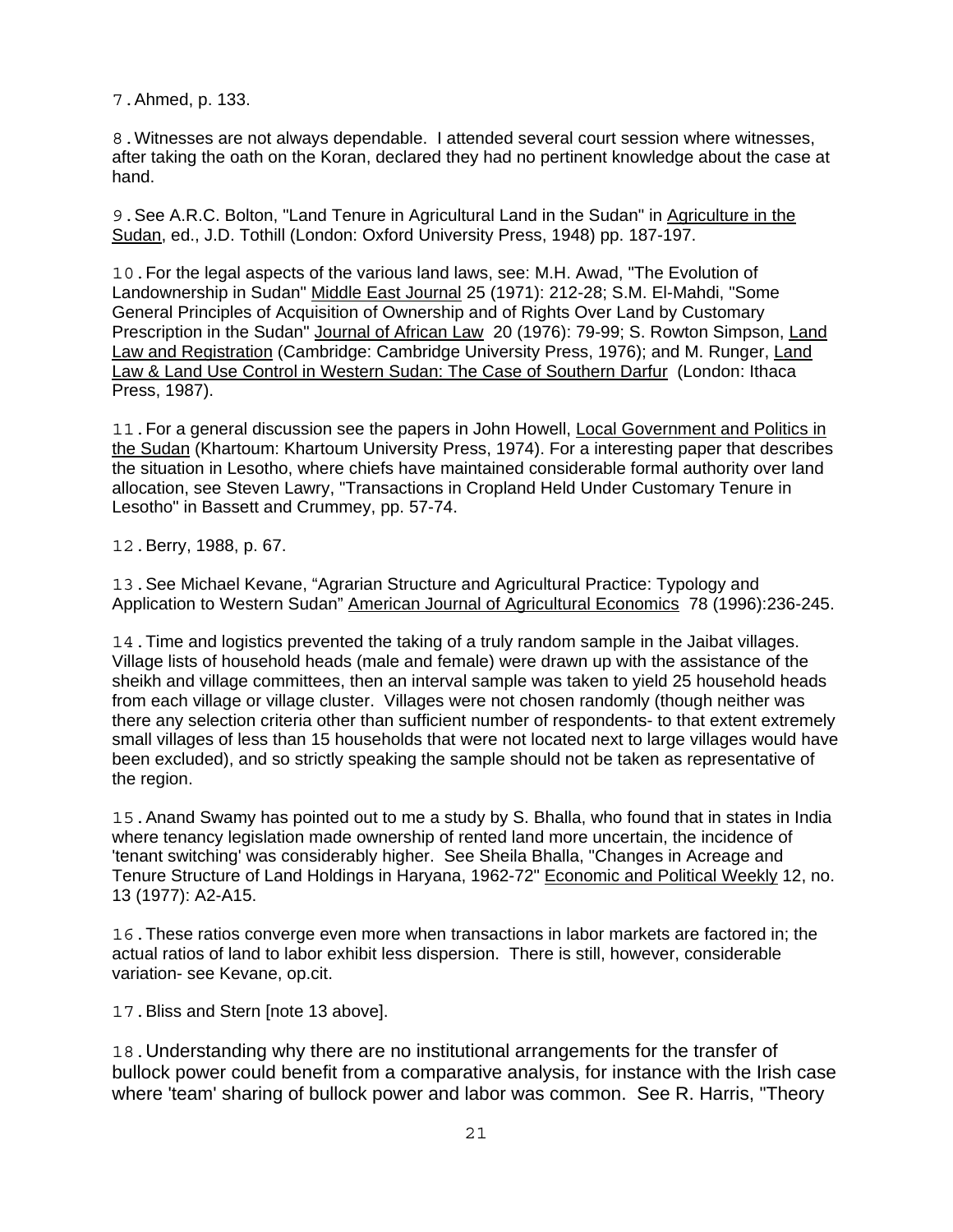and Evidence: The Irish Stem Family and Field Data" Man 23 (1988): 435-52.

19.Bliss and Stern, p. 155.

20.C. Pant, "Tenancy and Family Resources: A Model and Some Empirical Analysis" Journal of Development Economics 12 (1983), 27-39; I. Nabi, "Rural Factor Market Imperfections and the Incidence of Tenancy in Agriculture" Oxford Economic Papers 37 (June 1985): 319-29.

21.R. Srivastava, "Tenancy Contracts During Transition: A Study Based on Fieldwork in Uttar Pradesh" Journal of Peasant Studies 16 (1989), 539-95.

22.M. Taslim and F. Ahmed, "An Analysis of Land Leasing in Bangladesh Agriculture" Economic Development and Cultural Change 40 (1992): 615-628.

23.We are assuming, then, that households share the same production function. There were small irrigated gardens, some of which used diesel pumps, and there were a few tractors that turned the soil prior to planting in a relatively insignificant number of fields. The great majority of fields were cultivated with simple hand hoes and almost no chemical or organic inputs.

24.M. Rosenzweig and K. Wolpin, "Specific Experience, Household Structure, and Intergenerational Transfers: Farm Family Land and Labor Arrangements in Developing Countries," Quarterly Journal of Economics 100 (1985): 961-988.

25.Ideally we would want to model the rental rate as a share rent, in line with current practice in Sheikan. The problem with doing so is that a market with share contracts is not a 'pricetaking' market. Instead farmers and landowners will enter into complex contracts specifying input use. The renter is not, in some sense, free to choose an amount of land to rent. The literature has yet to develop an appropriate translation of this sort of contract equilibrium into an econometric specification for assessing market performance.

26.Note that a coefficient other than minus one is a necessary but not sufficient indicator of imperfections in the rental market. In situations where combinations of labor, credit or insurance markets are imperfect, the coefficient on land owned will also be different from minus one, since land owned will also affect the desired cultivated area. For instance, imperfections in risk and credit markets might also lead the large landowning household (which might be less averse to risk) to cultivate a larger area. The coefficient on land owned will reflect this differential risk aversion, even if rental markets are perfect.

27.For an excellent discussion on the data limitations (in terms of implementing a test of market performance) of even a first-rate sample from Indonesia, see Dwayne Benjamin, "Household Composition, Labor Markets and Labor Demand: Testing for Separation in Agricultural Household Models" Econometrica 60 (1992): 287-322.

28.Women also articulated a different principle regulating the rental transaction, using the rubric of 'sisterhood'. A woman might say the transaction between women was not 'economic', not the same as that with a man; it was between 'sisters'. Some women household heads did rent land to men under the same terms and conditions as male landlords, and were equally willing to go to court and enforce their claims to land. One woman in Bireka, whose husband had left her to migrate to Khartoum, continued to claim her husband's land and rent it out to other villagers.

29.That is, because the rental market works reasonably well in allocating land, labor is not idle or used in an inefficient manner. Data on yields per hectare reveal no differences between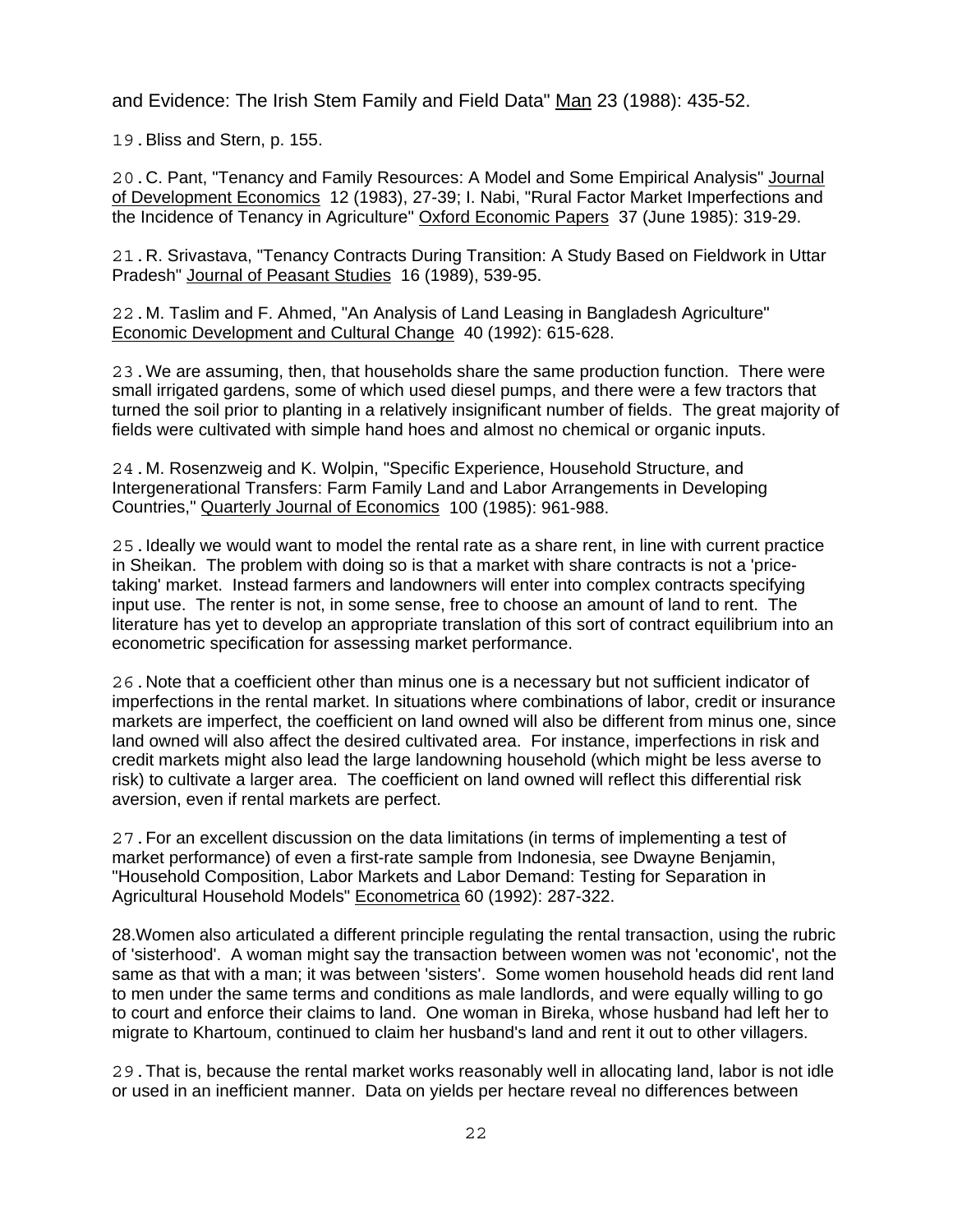renters and own-cultivators, though they are not disaggregated to a field-by-field basis. At this stage in the development of production technology there are no land improvements on the sandy *goz* soils that constitute the bulk of farmed and rented land, so neither are there any differences in investments in land improvements. Of course, rental insecurity may cause differences in fallowing and rotation patterns that affect productivity. These remain important topics for future research; for an introduction to the issues see Keijiro Otsuka, Hiroyuki Chuma, and Yujiro Hayami "Land and Labor Contracts in Agrarian Economies: Theories and Facts" Journal of Economic Literature (December 1992).

30.Atwood, p. 667.

31.Examples are: Lawry, p. 68-70; Hans Binswanger, K. Deininger and Gershon Feder, "Power, Distortions, Revolt and Reform in Agricultural Land Relations" (Working Paper WPS 1164, Agricultural and Rural Development Department, The World Bank, 1993) esp. p. 66; and Ahmed [note 22 above], for an example of a sharecropping contract from the En Nahud area in Kordofan. For innovative historical studies of land tenure in small communities in northern Sudan using, among other sources, precisely these kinds of written documents concerning land transactions, see Jay Spaulding, "The Birth of an African Private Epistolography, Echo Island 1862-1901" Journal of African History 34 (1993): 115-141, and Anders Bjorkelo, "Landsale Contracts as Historical Sources" mimeographed (Dept. of History, University of Bergen, Norway, 1993).

32.Berry, 1993 [note 6 above].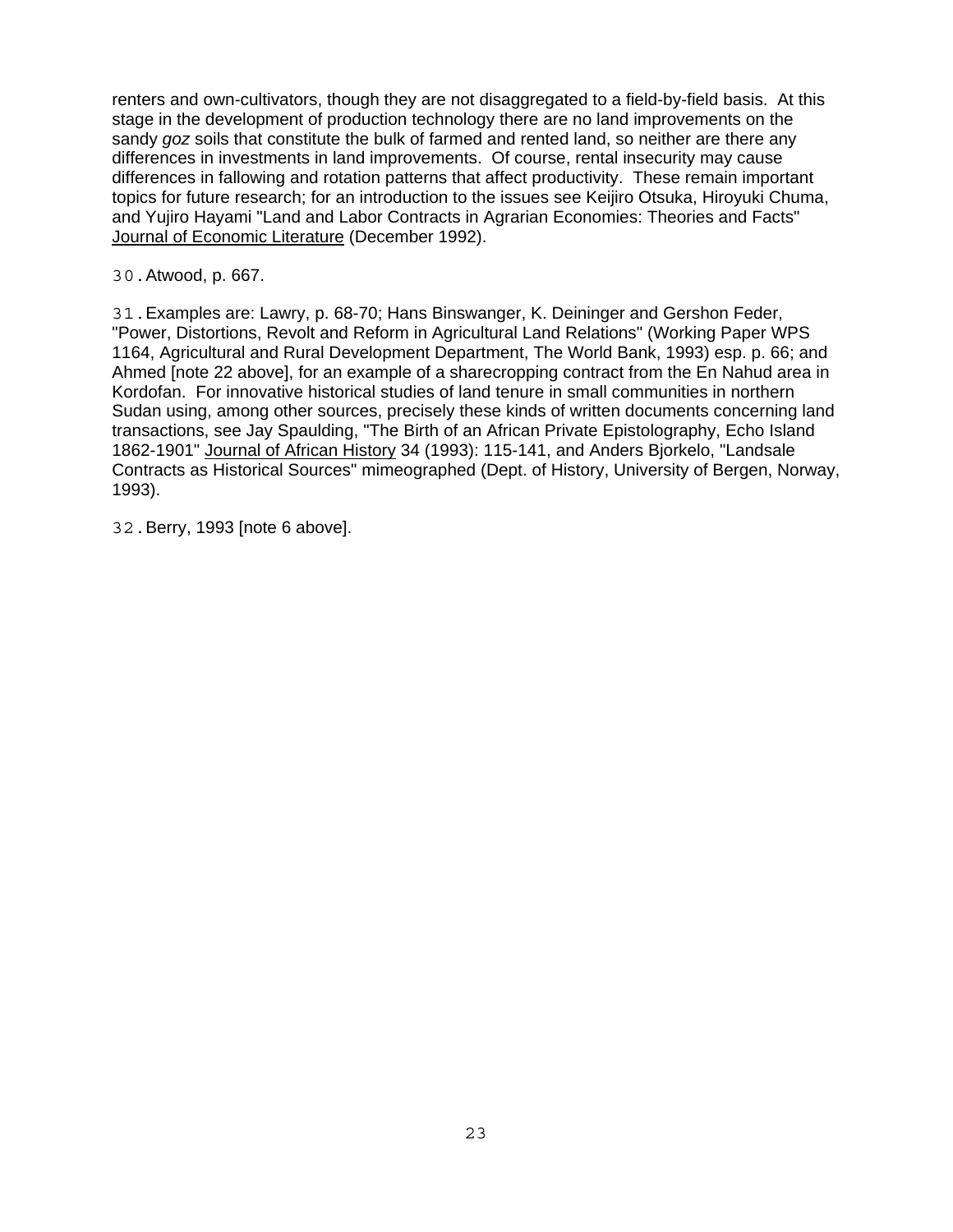| Table 1: Extent of Renting and Landholding by Farm Type |            |                           |                  |
|---------------------------------------------------------|------------|---------------------------|------------------|
|                                                         |            |                           |                  |
|                                                         |            | <i>BIREKA</i>             |                  |
|                                                         |            | Male headed Female headed | Women's personal |
|                                                         |            | households households     | farms            |
|                                                         | $(n=48)$   | $(n=7)$                   | $(n=25)$         |
|                                                         |            |                           |                  |
| Total Area Cultivated <sup>a</sup>                      | 412        | 33                        | 31               |
| Percent Area Rented                                     | 46%        | 0 <sup>8</sup>            | 26%              |
| Percent Renting Land                                    | 60%        | 0%                        | 28%              |
| Percent Owning No Land 21%                              |            | 0%                        | $29$ %           |
|                                                         |            |                           |                  |
|                                                         |            | <i>JAIBAT</i>             |                  |
|                                                         |            | Male headed Female headed | Women's personal |
|                                                         | households | households                | farms            |
|                                                         | $(n=95)$   | $(n=21)$                  | $(n=45)$         |
|                                                         |            |                           |                  |
| Total Area Cultivated                                   | 1109       | 88                        | 175              |
| Percent Area Rented                                     | 36%        | 13%                       | $26$ %           |
| Percent Renting Land                                    | 62%        | $24\,$                    | $24\,$           |
| Percent Owning No Land 14%                              |            | 14%                       | 18%              |
|                                                         |            |                           |                  |
| <sup>a</sup> Land is measured in <i>mukhammas</i> .     |            |                           |                  |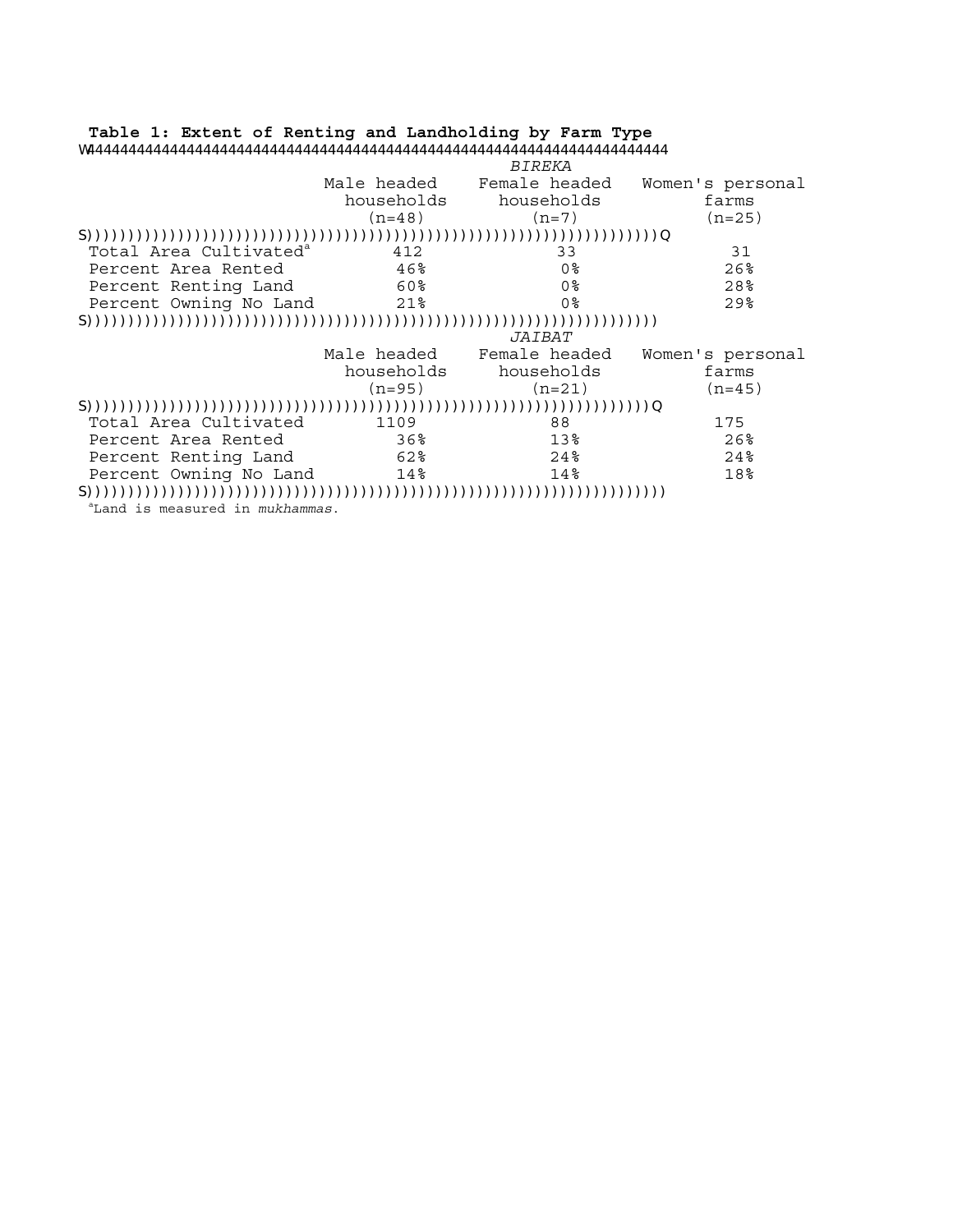#### **Table 2: Differences in Means of Selected Variables** Between Renting and Non-Renting Household Heads<sup>a</sup> W444444444444444444444444444444444444444444444444444444444444444U *BIREKA* Renting Out Non-Renters Renting In  $(n=10)$   $(n=16)$   $(n=29)$  S)))))))))))))))))))))))))))))))))))))Q Land Owned Per Laborer<sup>b</sup> 7.29 2.53 1.43  $(3.79)$   $(1.06)$   $(2.05)$ Land Planted Per Laborer 3.63 2.40 5.41 (1.94) (0.88) (6.88) S)))))))))))))))))))))))))))))))))))))))))))))))))))))))))))))))Q *JAIBAT* Non-Renters Renting In  $(n=52)$   $(n=64)$  S))))))))))))))))))))))))))))))))))))Q Land Owned Per Laborer<sup>b</sup> 3.26 1.90  $(2.21)$   $(1.86)$ Land Planted Per Laborer 12.84 3.73  $(1.83)$   $(2.10)$ S)))))))))))))))))))))))))))))))))))))))))))))))))))))))))))))))Q

aThis table excludes the personal farms of women. <sup>b</sup>The number of laborers is calculated by adding the number of older children to the number of parents, two for male headed households, one for female headed house-

dThe differences among means of land owned per laborer are

 significant for both samples at the 1% level, for land planted the differences are significant in the Jaibat sample but not Bireka. S)))))))))))))))))))))))))))))))))))))))))))))))))))))))))))))))Q

hold. Land is measured in *mukhammas*. Standard deviations are in parentheses.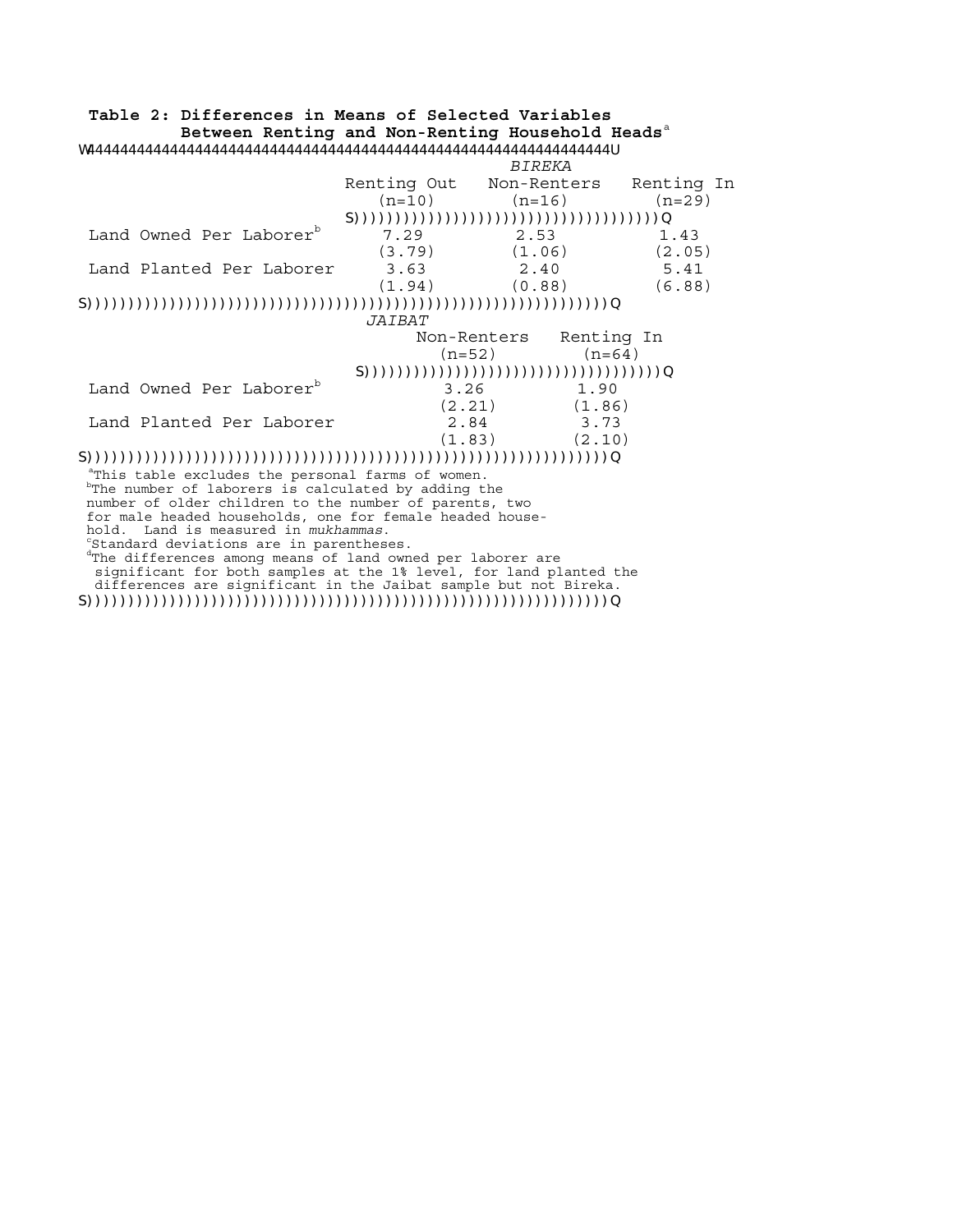**Table 3: Definitions and Means of Variables Used in Regression Analysis of Rental Behavior (from Bireka Sample)**  W44444444444444444444444444444444444444444444444444444444444U

*Basic variables* TOTRENT Total land rented, in *mukhammas*, by each household TOTOWN Total land area, in *mukhammas*, owned by household LABOR The number of household laborers available to the household head RICH Dummy variable if household is wealthy, for Bireka MIDDLE Dummy variable if household is middle, for Bireka FEMALE Dummy for households headed by women HAUSA Dummy for Hausa households BURGO Dummy for Burgo households *Land quality and location variables*

 OLDDIR# Number of sites (out of eight) where owned fields located Number of soil types (sandy *qoz*, clayey soil, poor quality hardpan *naga'a* soil) characterizing owned fields OLDFAL# Number of fallow types (cultivated, fallow, bush) characterizing owned fields OLDNAGA Owned area that is poor quality soil, in *mukhammas* OLDKHUR Owned area along the *khur, in mukhammas* OLDBURA Owned land that was fallow, in *mukhammas*

#### S)))))))))))))))))))))))))))))))))))))))))))))))))))))))))))Q

|              | <i>RENTING OUT</i> | <i>NOT RENTING</i> | <i>RENTING IN</i> |  |  |
|--------------|--------------------|--------------------|-------------------|--|--|
| Variable     | $n = 10$           | $n = 17$           | $n = 29$          |  |  |
|              |                    |                    |                   |  |  |
| RENTOT       | $-6.08$            | 0.00               | 6.55              |  |  |
| TOTOWN       | 13.93              | 5.47               | 4.04              |  |  |
| LABOR        | 2.13               | 2.35               | 2.76              |  |  |
| RICH         | 0.20               | 0.12               | 0.21              |  |  |
| MIDDLE       | 0.30               | 0.35               | 0.34              |  |  |
| FEMALE       | 0.20               | 0.35               | 0.00              |  |  |
| HAUSA        | 0.00               | 0.29               | 0.69              |  |  |
| <b>BURGO</b> | 0.40               | 0.29               | 0.14              |  |  |
|              |                    |                    |                   |  |  |
| OLDDIR#      | 2.43               | 1.82               | 1.00              |  |  |
| OLDST#       | 2.10               | 1.82               | 1.03              |  |  |
| OLDFAL#      | 1.40               | 1.41               | 0.69              |  |  |
| OLDNAGA      | 1.43               | 2.00               | 1.26              |  |  |
| OLDKHUR      | 1.35               | 0.93               | 0.60              |  |  |
| OLDBURA      | 1.40               | 1.22               | 0.71              |  |  |
|              |                    |                    |                   |  |  |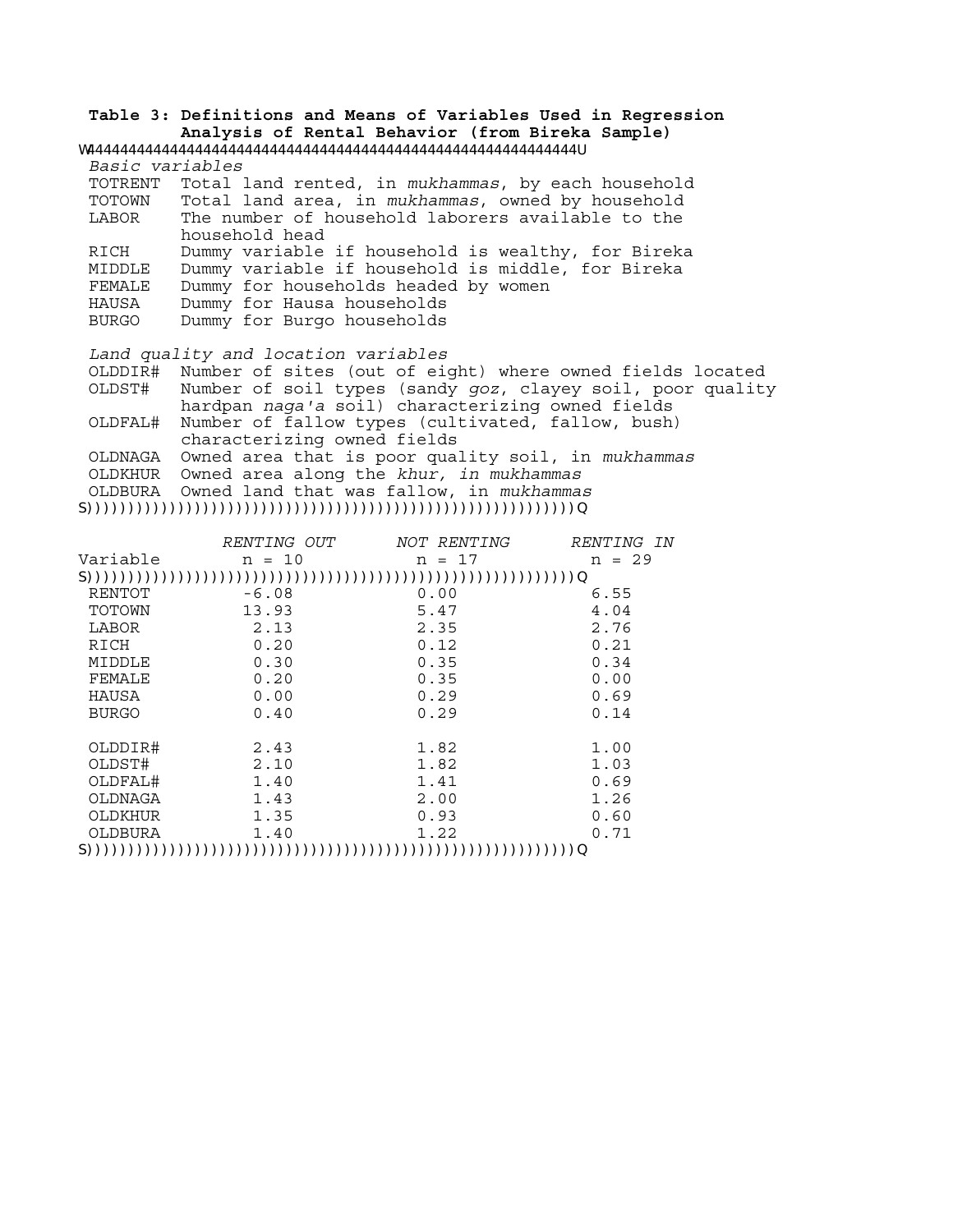| Variable     | (1)        | (2)        | (3)        |         | (4)        |
|--------------|------------|------------|------------|---------|------------|
| (CONSTANT)   | $4.07***$  | 3.24       | $2.59*$    |         | $3.83***$  |
|              | (1.30)     | (2.06)     | (1.45)     |         | (1.41)     |
| TOTOWN       | $-0.91***$ | $-0.82***$ | $-1.08***$ |         | $-1.01***$ |
|              | (0.13)     | (0.15)     | (0.15)     |         | (0.14)     |
| LABOR        | $0.75*$    | 0.67       | $1.33***$  |         | $0.87*$    |
|              | (0.41)     | (0.42)     | (0.45)     |         | (0.43)     |
| RICH         | 8.88***    | $7.95***$  | $8.44***$  |         | $8.37***$  |
|              | (2.14)     | (2.28)     | (2.05)     |         | (2.17)     |
| MIDDLE       | 1.47       | 1.49       | 1.15       |         | 1.50       |
|              | (1.53)     | (1.66)     | (1.43)     |         | (1.59)     |
| FEMALE       |            | $-1.26$    | $-2.51$    |         | $-1.45$    |
|              |            | (2.32)     | (2.11)     |         | (2.15)     |
| HAUSA        |            | 1.77       |            |         |            |
|              |            | (1.97)     |            |         |            |
| <b>BURGO</b> |            | 0.06       |            |         |            |
|              |            | (2.12)     |            |         |            |
| OLDDIR#      |            |            | $3.80***$  | OLDKHUR | 0.50       |
|              |            |            | (1.24)     |         | (0.49)     |
| OLSST#       |            |            | $-3.33**$  | OLDNAGA | $-0.22$    |
|              |            |            | (1.24)     |         | (0.31)     |
| OLDFAL#      |            |            | 0.85       | OLDBURA | 0.75       |
|              |            |            | (1.21)     |         | (0.47)     |

**Table 4: Regression Results Explaining Area Rented by Each Household (in** *mukhammas***)**  W444444444444444444444444444444444444444444444444444444444444444444444444444444444444

## S))))))))))))))))))))))))))))))))))))))))))))))))))))))))))))))))))))))))))))))))))))

Adjusted

| R-Square:             | .48 | 47      | . 55    | .48       |
|-----------------------|-----|---------|---------|-----------|
| F-Statistic: 13.35*** |     | 7.76*** | 9.40*** | $7.45***$ |

Cases: 55

# S))))))))))))))))))))))))))))))))))))))))))))))))))))))))))))))))))))))))))))))))))))

 Note: \*\*\* means coefficient is significant at 1% level, \*\* at 5% level, \* at 10% level; standard errors are in parentheses.